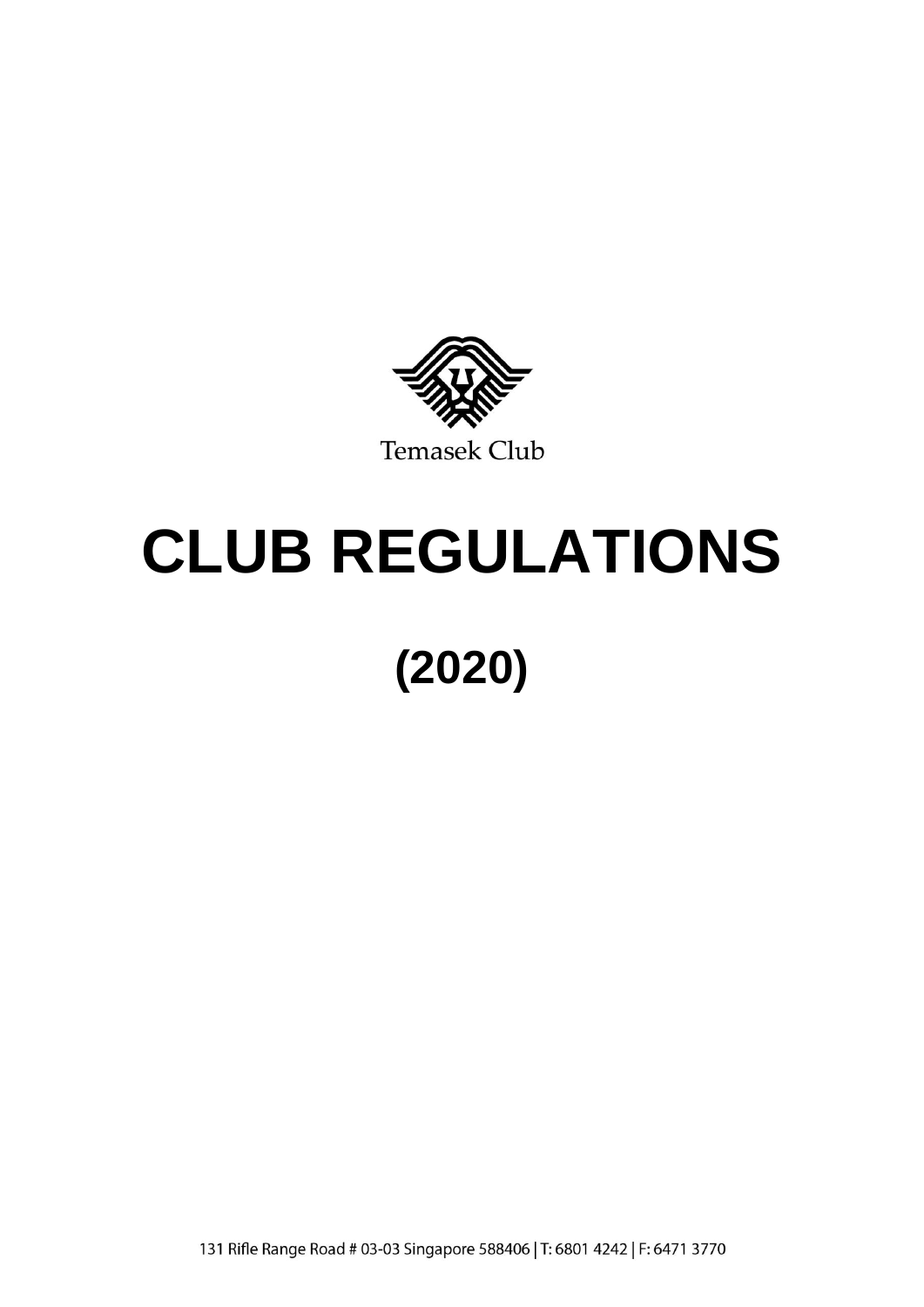# **TABLE OF CONTENT**

#### **SECTION TOPIC PAGE**

- **1 General**
- **2 Definition**

#### **3 Membership**

- 3.1 Principal Members
- 3.2 Membership Cards
- 3.3 Entrance Fees, Subscriptions Fees and any other Payment
- 3.4 Reinstatement of Membership
- 3.5 Members' Children
- 3.6 Members' Guests

#### **4 Dress Code**

**5 Facilities**

**SPORTS** 

- 5.1 Swimming Pool
- 5.2 Futsal
- 5.3 Tennis
- 5.4 Multi-Purpose Hall (MPH)
- 5.5 Afterburner Gymnasium (Gym)
- 5.6 Lockers
- 5.7 Changing Room

#### **SOCIAL**

- 5.8 De Happy Ark Playroom
- 5.9 Outpost
- 5.10 Laager
- 5.11 Recreation Room
- 5.12 Karaoke Room
- 5.13 Villa
- 5.14 Ballroom / Function Room
- 5.15 Facilities Bookings and Usage
- 5.16 Cancellation of Booking
- 5.17 Others
- **6 Discipline**
- **7 Animal Control Measures**
- **8 Car Parking**
- **9 Loss of Property**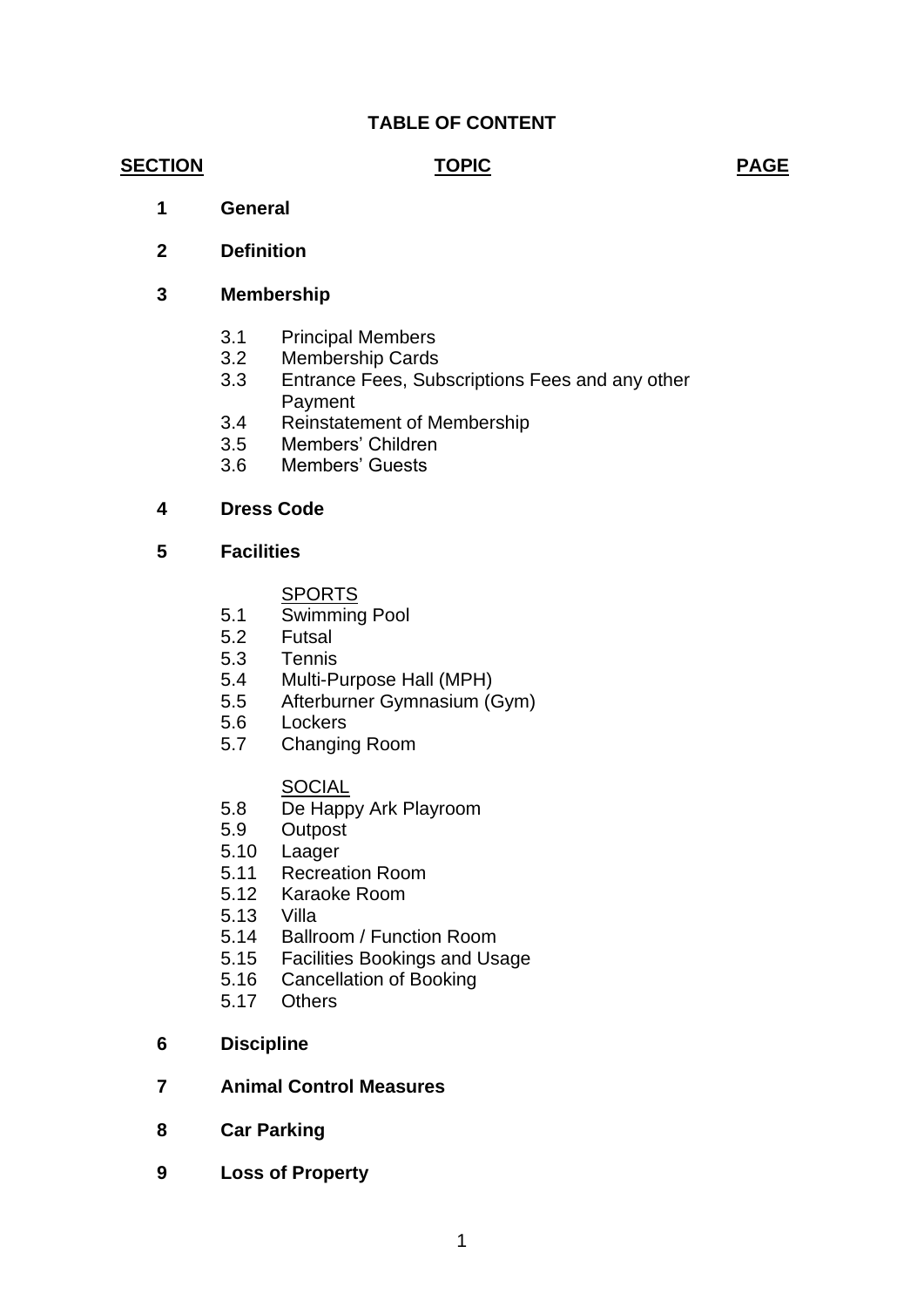- **Personal Data Protection**
- **Measures & Powers for Protected Area**
- **Interpretation**
- **Amendment**
- **Disciplinary Action**
- **Rules & Regulations for Tenants**
- **Compliance with Statues**
- **Government Notices**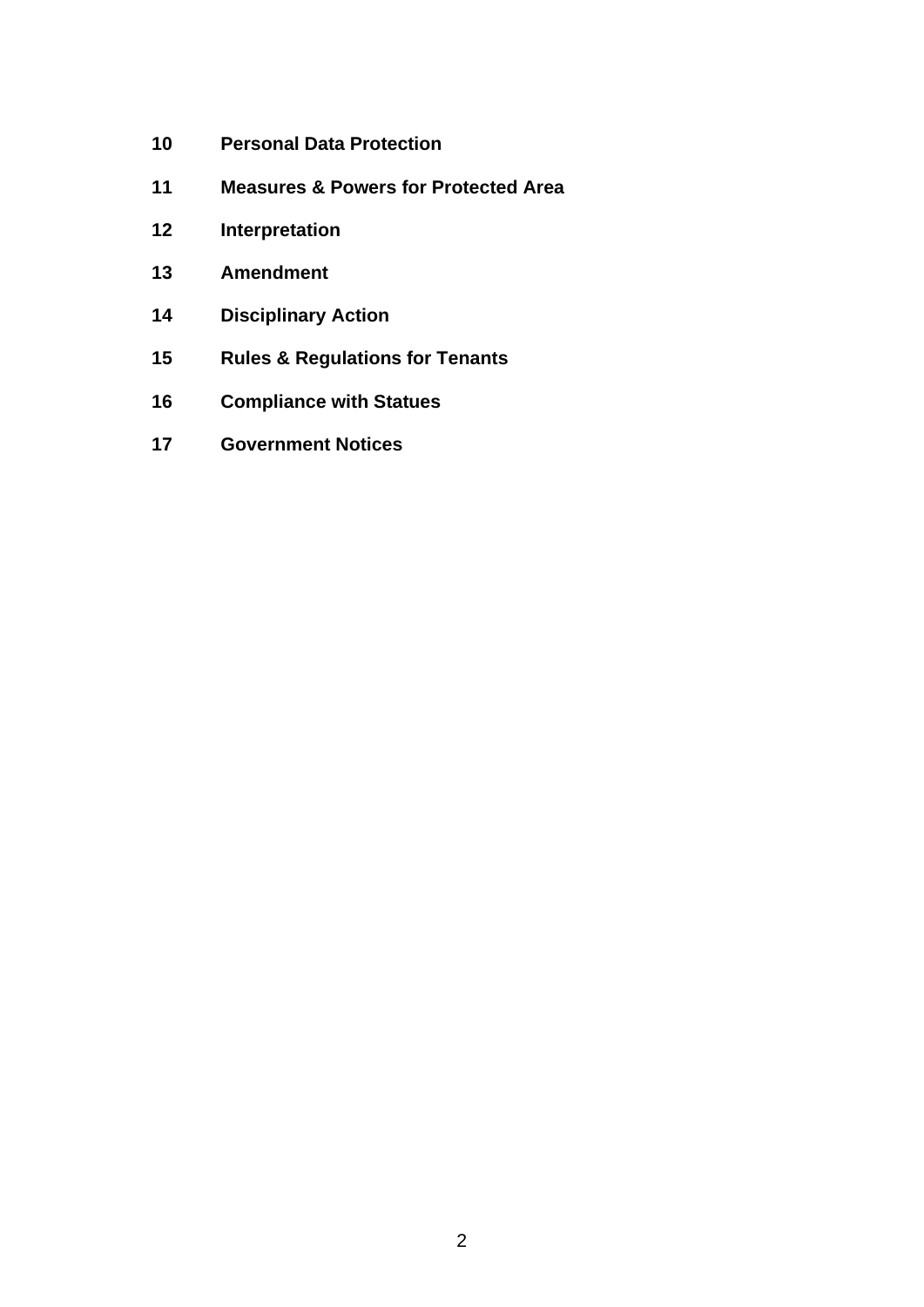# **1. GENERAL**

- 1.1 The Management shall enforce the Regulations at all times.
- 1.2 All Members and Guests shall be bound by the provisions of the Constitution and Regulations, and all amendments thereto as may be made from time to time by the Management.

#### **2. DEFINITION**

- 2.1 "Club" means Temasek Club.
- 2.2 "Cards" means the Temasek Club Membership Card bearing the name of the member, membership number, the logo and name of "Temasek Club" issued by the Club.
- 2.3 "MC" means Temasek Club Management Committee.
- 2.4 "The Management" means the Club Management.
- 2.5 "Member" means Honorary, Ordinary (Pioneer), Ordinary, Associate, Term, Spouse and Corporate or any member that is defined by the Club's Constitution.
- 2.6 "Protected Area (PA)" means Temasek Club' premises is an area declared by the Minister for Home Affairs where it is necessary or expedient to take special measures to control the movement and conduct of persons in the premises, in the interest of public safety, security or the national interest.
- 2.7 "Protected Area Authority (PAA)" means the General Manager of Temasek Club, as designated by the Minister for Home Affairs.
- 2.8 "Authorised Officer (AO)" means the security personnel deployed to guard the PA and are authorized to exercise security powers provided for under the Infrastructure Protection Act. These include:
	- 2.8.1 Police Officers
	- 2.8.2 SAF Officers and Senior Military Experts (ME4 and above)
	- 2.8.3 SAF soldiers deployed to guard the PA.
	- 2.8.4 Auxiliary Police Officers deployed to guard the PA.
	- 2.8.5 Security Officers deployed to guard the PA, and who are authorized by the Commissioner of Police.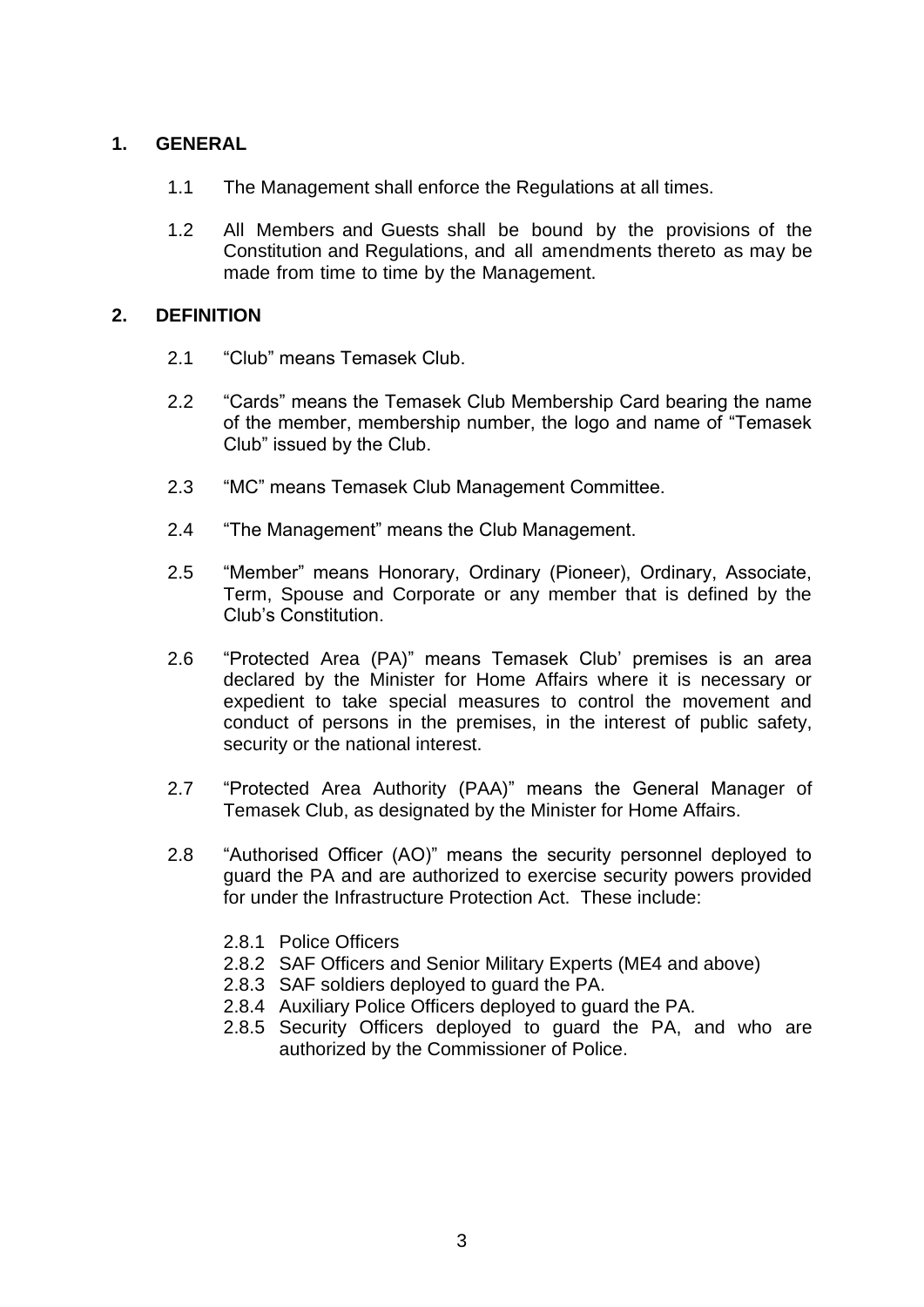#### **3. MEMBERSHIP**

#### 3.1 **MEMBERS CONDUCT AND ADMINISTRATION**

- 3.1.1 All members shall conduct themselves with decorum and be courteous to all fellow members, their families, guests and staff at all times so as to strive towards the Club's Vision.
- 3.1.2 Members shall not be allowed use the Club's facilities or any part thereof in a manner which may become a nuisance or annoyance to the Club and other members/guests.
- 3.1.3 Members shall be responsible for the behavior and actions of their family and guests.
- 3.1.4 Members, their families and guests use the Club facilities at their own risk. The Club is not liable for any injury, loss of life, limb or property sustained in the Club.
- 3.1.5 Members, their families and guests shall abide by the rules of the Club at all times while in the Club.
- 3.1.6 Members shall provide the Club with their most current mailing and/or email address. Unless the member notifies the Club of any changes of address, all materials posted to the address as shown in the records of the Club shall be deemed to have been received by the Member.

#### 3.2 **MEMBERSHIP CARDS (VIRTUAL CARDS)**

- 3.2.1 The use of the card shall be subjected to the Regulations laid down by the Management.
- 3.2.2 The card shall be produced when requested by the Club.
- 3.2.3 The card shall at all times remain the property of the Club. The card shall be surrendered to the Club upon cessation of membership without demand. The Club shall be entitled to retain or recover the card upon it being found in circulation.
- 3.2.4 The card shall not be transferable and shall be for the personal use and benefit of the member only.
- 3.2.5 Members shall notify the Club via email [\(membership@temasekclub.org.sg\)](mailto:membership@temasekclub.org.sg) when their cards are lost, stolen or damaged to prevent unauthorized usage.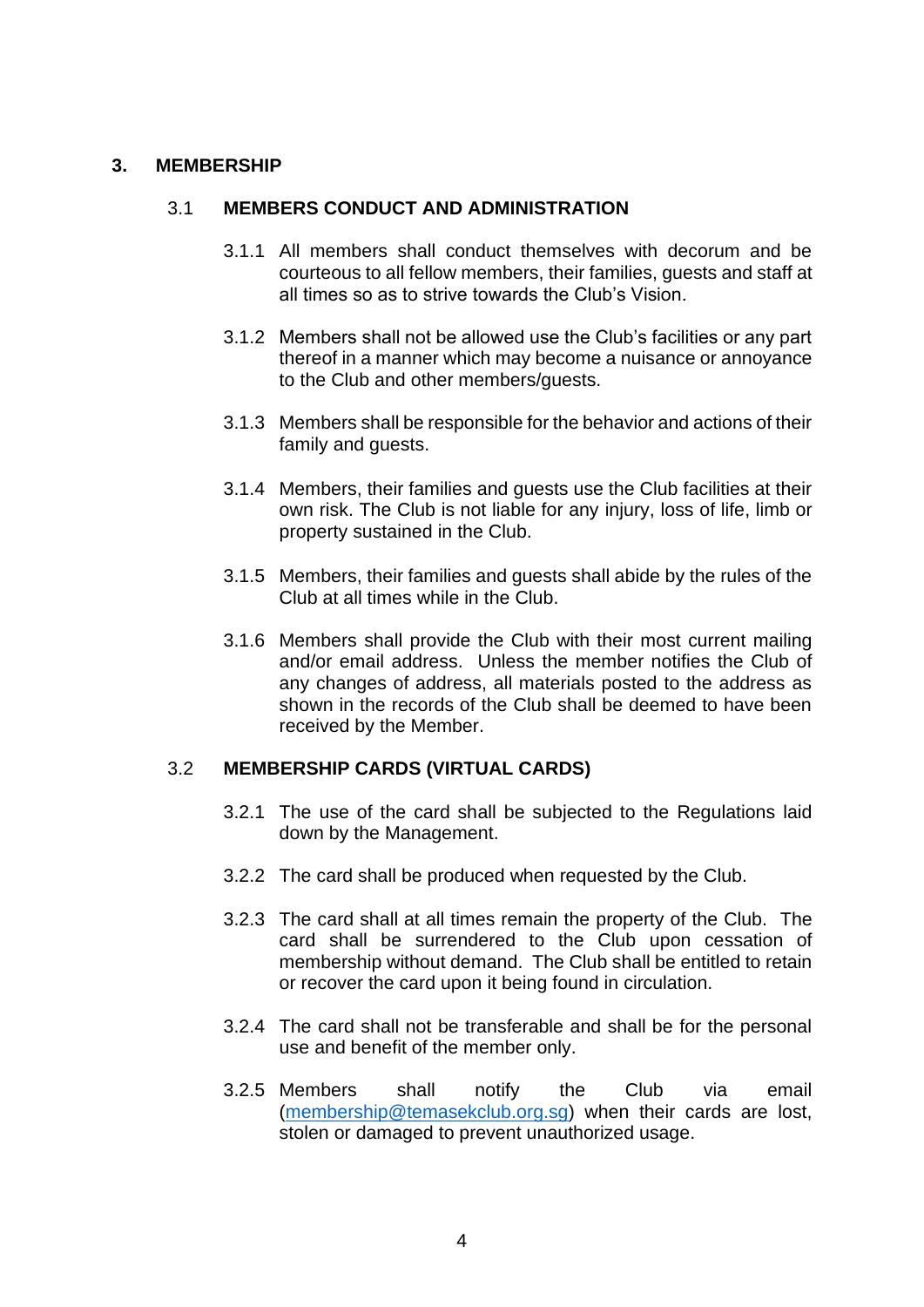- 3.2.6 An administrative fee shall be imposed on the principal member for any card replacement at such rates as the Management may from time to time determine without prior notice.
- 3.2.7 Membership checks may be conducted by the staff or appointed agent.
- 3.2.8 Existing and new members are to obtain their virtual membership card by submitting a soft copy of their photograph or having their photograph taken by the Club staff.
- 3.2.9 All members shall produce their virtual card for identification to gain access to member areas and obtain prevailing member prices in the Club.
- 3.2.10 Members are to keep their passwords secret and not allow others to access their virtual account for use in the Club. Offenders will be subject to disciplinary action.

#### 3.3 **ENTRANCE FEES, SUBSCRIPTION FEES AND OTHER PAYMENT**

- 3.3.1 All entrance fees, subscription fees and other membershiprelated charges shall be paid via GIRO bank transfers to the Club unless stated otherwise.
- 3.3.2 A monthly subscription fee shall be levied on every member and may be subject to changes as decided by the Armed Forces Council.
- 3.3.3 If any payment not received in full by the Club by the due date, the Club shall be entitled to:
	- 3.3.3.1 Levy an administrative fee or service charge in such amount and on such periodic or other basis as may be determined from time to time and such fees or charges shall be debited to the member's account; and
	- 3.3.3.2 Charge late payment interest on the debit balance from the date specified therein, until payment and such interest shall be compounded monthly.
- 3.3.4 Without prejudice to any other rights or remedies of the Club herein, the Club shall have the right to suspend 3<sup>rd</sup> month of nonpayment or terminate  $(4<sup>th</sup>$  month of non-payment) the membership of the member, or commence legal proceedings and take steps against the member for the recovery of any debit balance which is not recovered in full by the Club by the payment date in the event of the following: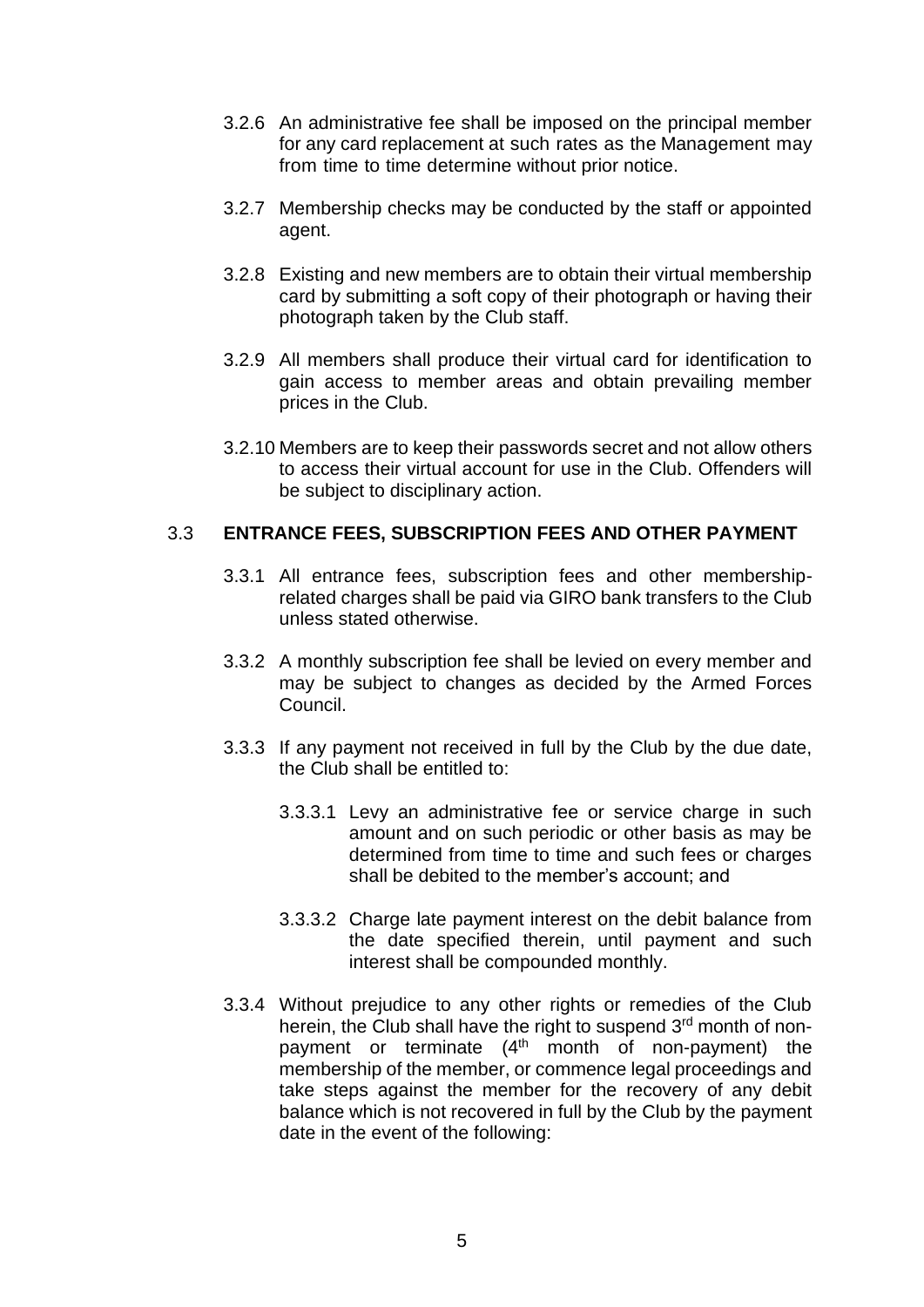- 3.3.4.1 The debit balance (or any part thereof) of the members' account shall remain unpaid for a period in excess of ninety (90) days: or
- 3.3.4.2 The member shall be in breach of any of the Rules and Regulations herein contained.
- 3.3.4.3 An administrative fee shall be imposed for issue of any backdated Statement of Account as requested by any member at prevailing rates, subject to change without prior notice.
- 3.3.4.4 There is a re-joining fee equal to the number of months of subscription fees from which member last made payment.

#### 3.4 **REINSTATEMENT OF MEMBERSHIP**

- 3.4.1 Absent Members. This refers to any member:
	- 3.4.1.1 Who remains outside Singapore for the purpose of official duty for a period exceeding three (3) months; or
	- 3.4.1.2 Who resides outside Singapore for a period exceeding twelve (12) months; shall give written notice to the Club prior to the date of his intended departure in his application for absent membership.
	- 3.4.1.3 The written notice shall state the reason for and the expected period of residence outside Singapore and shall be accompanied by such proof thereof as the Club may require.
	- 3.4.1.4 An Absent Member must reapply to extend his absent membership with supporting documents upon the expiry of his absent membership failing which his membership will revert to its original status and the member shall be liable to pay the full monthly prevailing subscription fee.
	- 3.4.1.5 An Absent Member shall within seven (7) days upon his return to Singapore inform the Club in writing of his return in order to be reinstated as an active member.
	- 3.4.1.6 An Absent Member need not pay subscription fee during the period of absence but the monthly subscription shall be paid in full for the months in which he depart and return.
	- 3.4.1.7 Subject to the Club Constitution and payment of such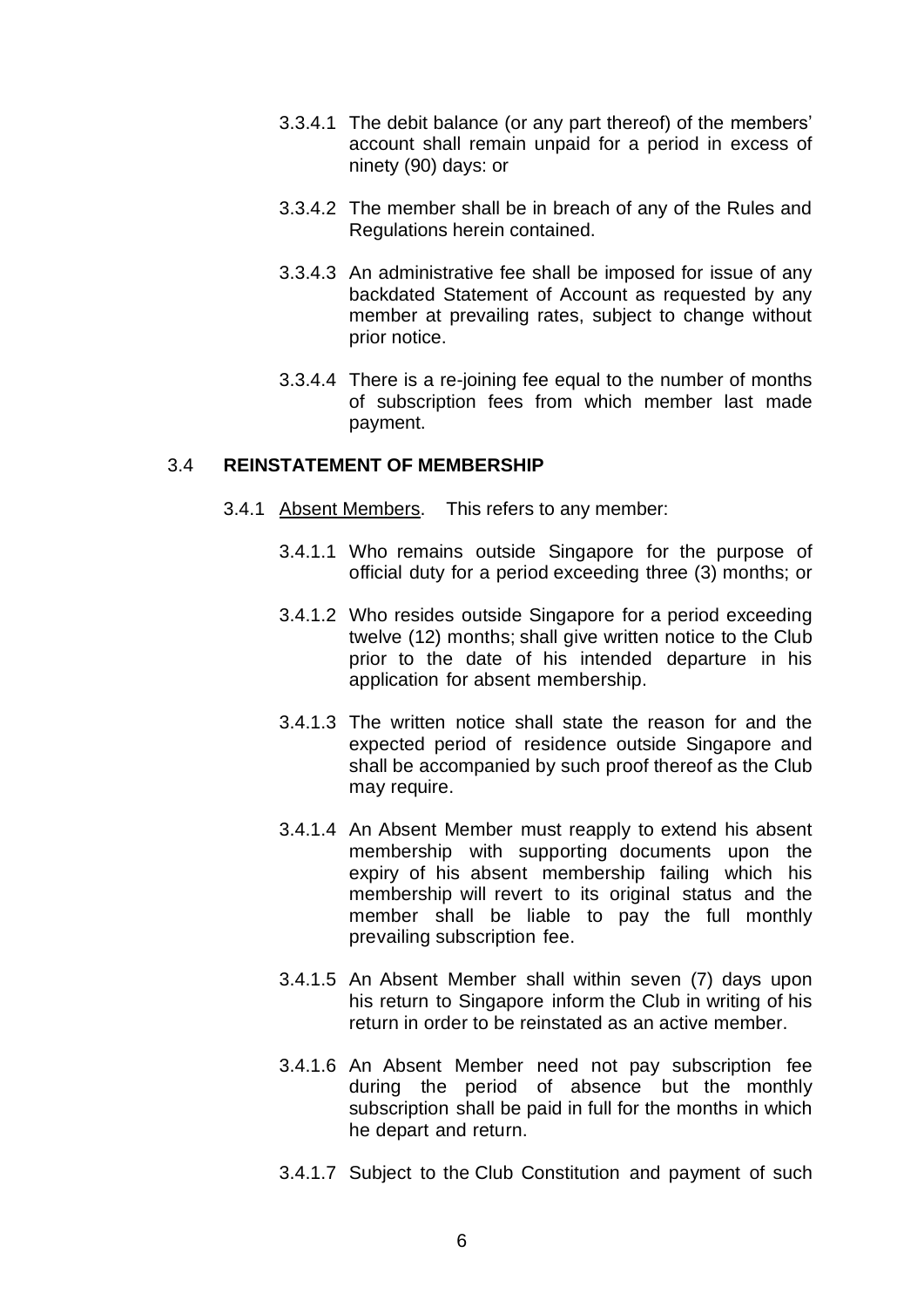fees and/or charges for the use of the Club's facilities and amenities, an Absent Member may use the Club's facilities and amenities if he returns to Singapore for a period not exceeding one (1) month.

- 3.4.2 Suspended Members. This refers to members who are suspended due to a default in payment of their monthly subscription or as a result of a disciplinary action. Members on suspension status shall continue to pay subscription during the period of suspension.
	- 3.4.2.1 Payment of Reinstatement Admin fee shall be imposed at prevailing rates, subject to change without notice.
	- 3.4.2.2 Payment of all outstanding charges including back-dated subscription charges from date of charges stopped till date of reinstatement.
	- 3.4.2.3 Compulsory sign up of GIRO for future monthly subscription fees deduction.
	- 3.4.2.4 Advance payment of 3 months' subscription charges (in case GIRO application is rejected).
- 3.4.3 Terminated Members. This refers to members who had their membership terminated on their own accord or as a result of a disciplinary action or non-payment of subscription fees for 4 months. Members on termination status shall not need to pay subscription during the period of termination.
	- 3.4.3.1 The Club shall not be obliged to refund any pro-rated entrance fee or subscription fees paid due to suspension or premature termination of any membership due to payment defaulting.
- 3.4.4 Application to rejoin. Terminated Members may be allowed to rejoin the Club, subject to the Club Constitution.
	- 3.4.4.1 The Management shall also investigate the payment history to determine on a case-by-case basis if reinstatement is justifiable.
	- 3.4.4.2 Terminated members shall be considered as new applicants and acceptance shall be in accordance with the Club Constitution and subject to the Club Constitution.

#### 3.5 **MEMBERS' CHILDREN**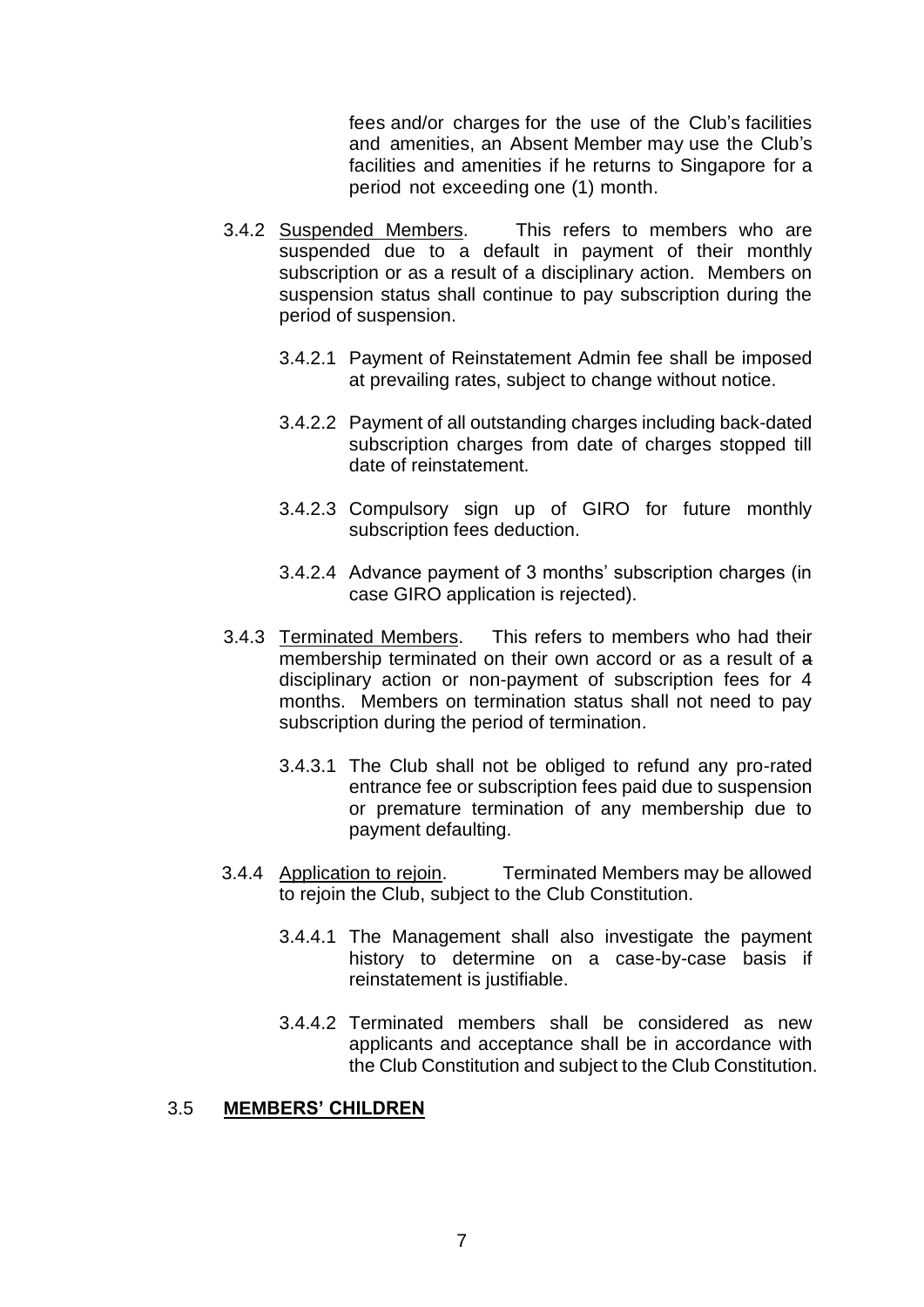- 3.5.1 Members' children aged 18 years and below can use the swimming pool and gymnasium on a complimentary basis if the member is present.
- 3.5.2 Members' children above 18 years old shall be considered as Member's Guest and are subjected to Regulations for Guests, as well as Guest Rates for the use of any Club's facilities at the prevailing rates.
- 3.5.3 Members' children aged 12 years and below shall be accompanied and supervised by an adult at all times.

#### 3.6 **MEMBERS' GUESTS**

- 3.6.1 A member shall be allowed to bring in a maximum of three guests per visit.
- 3.6.2 A Visitor's Book shall be kept, in which shall be entered the names of all quests, together with the names and signatures of the members nominating them and the dates of their visits. No person shall be a guest until his/her name has been entered in this book.
- 3.6.3 Such guest shall not be admitted into the premises of the Club more than once a week.
- 3.6.4 Members are not allowed to bring guests who were ex-members that have been expelled from the Club or anyone with disreputable character.
- 3.6.5 Guests are not allowed to attend any functions organised exclusively for members unless stated otherwise.

#### **4. DRESS CODE**

- 4.1 Members and their guests shall dress decently and appropriately at all times.
- 4.2 Members and their guests shall be properly attired for the activity which they are engaged in or facility which they are visiting, failing which they may be denied entry.

#### **5. FACILITIES**

## **SPORTS**

#### 5.1 **SWIMMING POOL**

5.1.1 The Club may refuse any member or his/her Guest entry into the pool or wading pool under the following conditions: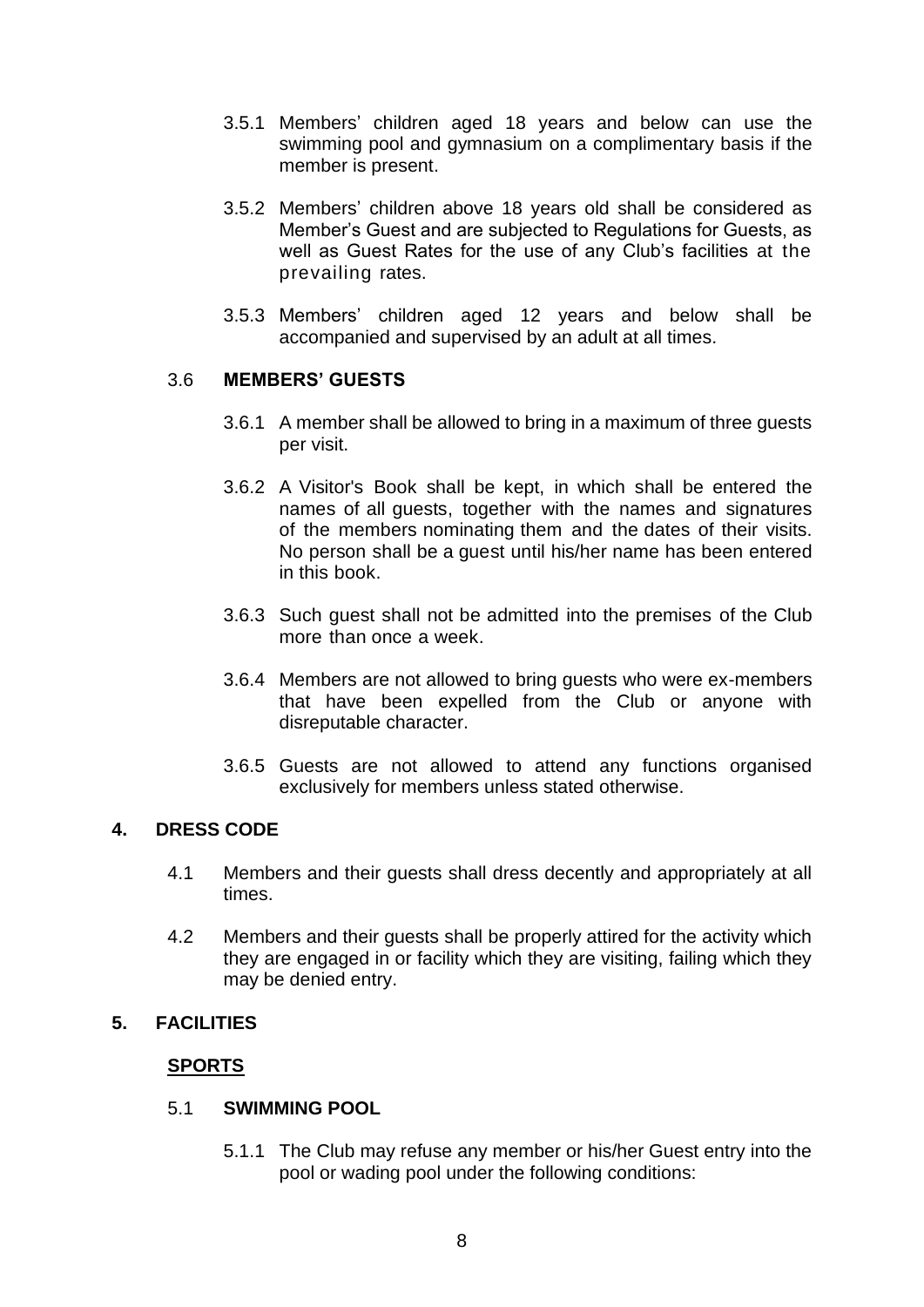- 5.1.1.1 If the Club has reasonable doubt that the Member or his/her Guest is suffering from infectious or contagious disease.
- 5.1.1.2 If the Member or his/her Guest is not in proper swimming attire.
- 5.1.1.3 If the Member or his/her Guest is drunk or is not physically fit / in a condition to swim.
- 5.1.1.4 If children 12 years and below are not accompanied and supervised by any adult.
- 5.1.1.5 If non-swimmers are not accompanied by swimmers.
- 5.1.1.6 If the swimmer does not take a shower before entering the pool.
- 5.1.2 Soap shall not be allowed in the pool.
- 5.1.3 Only approved floating devices and training aids shall be allowed to be brought into the pool.
- 5.1.4 Running or horseplay around the pool or along the edge of the swimming pool shall not be allowed.
- 5.1.5 No one shall be allowed in the pool after closing time when the lights are switched off.
- 5.1.6 No one shall be allowed in the pool when there is a lightning risk or on the instruction of the Management.
- 5.1.7 Non-swimmers shall keep to the shallow end of the pool.
- 5.1.8 Poolside furniture shall not be moved around.
- 5.1.9 All towels are to be booked out and returned.
- 5.1.10 A member shall be allowed to sign his guests at the prevailing guest rate.
- 5.1.11 A member shall pay a fee, at the prevailing replacement rate for each lost, damaged or soiled towel.
- 5.1.12 The Management may decide to close the pool for special occasions, repairs, health or safety reasons without prior notice.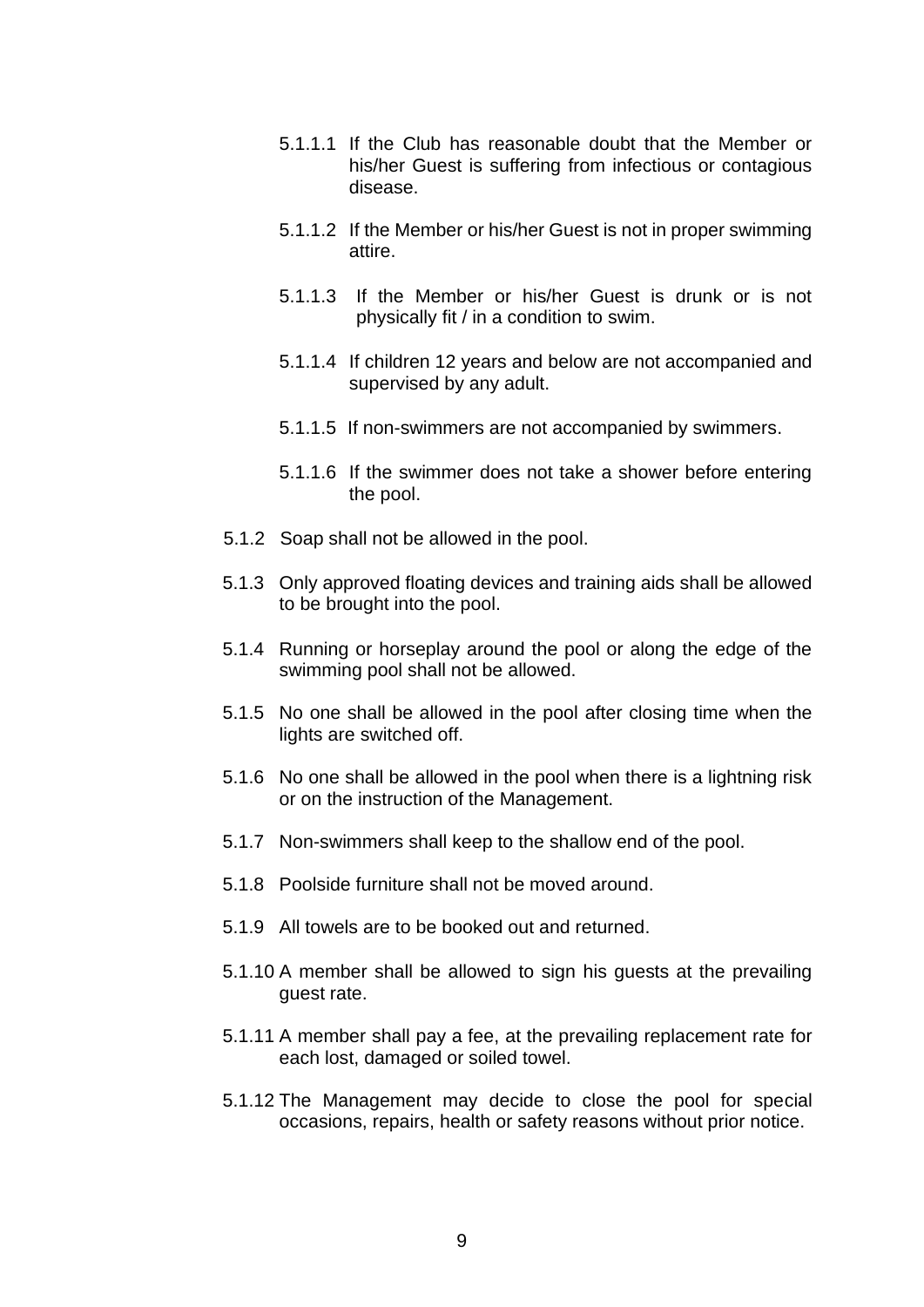5.1.13 Swimmers swim at their own risk. The Club is not responsible for any injury, loss of life and limb while using the facilities.

# **5.2 FUTSAL**

- 5.2.1 Members and their guests are not allowed to utilize any empty courts without booking.
- 5.2.2 No one shall be allowed in the court when there is lightning risk or on the instruction of the Club staff.
- 5.2.3 The futsal court only to be used for recreational purposes and Club-organized activities. They are not to be used for tournaments, organized games or commercial purposes.
- 5.2.4 Only use proper footwear that does not mark and damage the court.
- 5.2.5 Users shall not leave their personal belongings unattended. Temasek Club is not liable/responsible for any loss or damage.
- 5.2.6 Users play at their own risk. The Club is not responsible for any injury, loss of life and limb while using the facilities.
- 5.2.7 There shall be no refund once this facility is booked, including when it rains during play.
- 5.2.8 If it rains during the first 30 minutes of the booking period, the member shall be allowed to replay free of charge (of the same duration) in his subsequent booking.

#### **5.3 TENNIS**

- 5.3.1 Members and their guests are not allowed to utilize any empty courts without booking.
- 5.3.2 No one shall be allowed in the court when there is lightning risk or on the instruction of the Club staff.
- 5.3.3 Only use proper footwear that does not mark and damage the courts.
- 5.3.4 Lights at the courts will be turned on 15 minutes before and turn off 15 minutes after the booking during the night.
- 5.3.5 Users shall not leave their personal belongings unattended. Temasek Club is not liable/responsible for any loss or damage.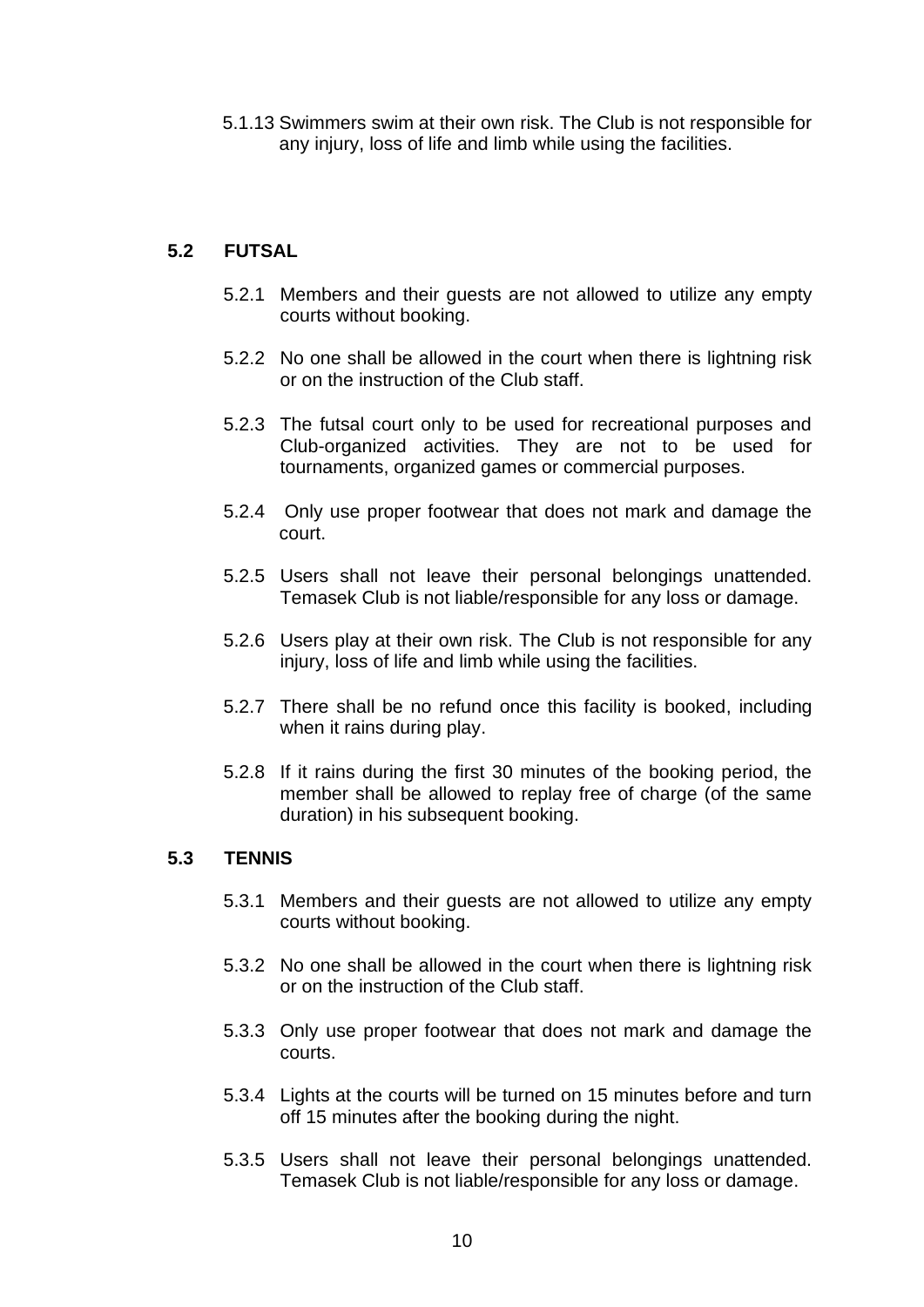- 5.3.6 Users play at their own risk. The Club is not responsible for any injury, loss of life and limb while using the facilities.
- 5.3.7 There shall be no refund once this facility is booked, including when it rains during play.
- 5.3.8 If it rains during the first 30 minutes of the booking period, the member shall be allowed to replay free of charge (of the same duration) in his subsequent booking.

#### **5.4 MULTI-PURPOSE HALL (MPH)**

- 5.4.1 The court shall be held for members up to a maximum of 15 minutes, after which Temasek Club reserves the right to allocate the court to walk-in members.
- 5.4.2 Members and their guests are not allowed to utilize any empty courts without booking.
- 5.4.3 Lights at the courts will be turned on 15 minutes before and turned off 15 minutes after the booking.
- 5.4.4 Only use proper footwear that does not mark and damage the courts.
- 5.4.5 Unauthorized personal/private/group coaching are not allowed, even if no coaching fee is involved.
- 5.4.6 Users shall not leave their personal belongings unattended. Temasek Club is not liable/responsible for any loss or damage.
- 5.4.7 Users play at their own risk. The Club is not responsible for any injury, loss of life and limb while using the facilities.
- 5.4.8 There shall be no refund once this facility is booked.

#### **5.5 AFTERBURNER GYMNASIUM (GYM)**

- 5.5.1 Proper sports attire and covered shoes shall be worn at all times.
- 5.5.2 Members who just had a swim shall change to proper dry attire if they intend to use the Gym.
- 5.5.3 Care shall be taken when using the equipment in the gym.
- 5.5.4 Members shall replace the equipment in their respective places after use.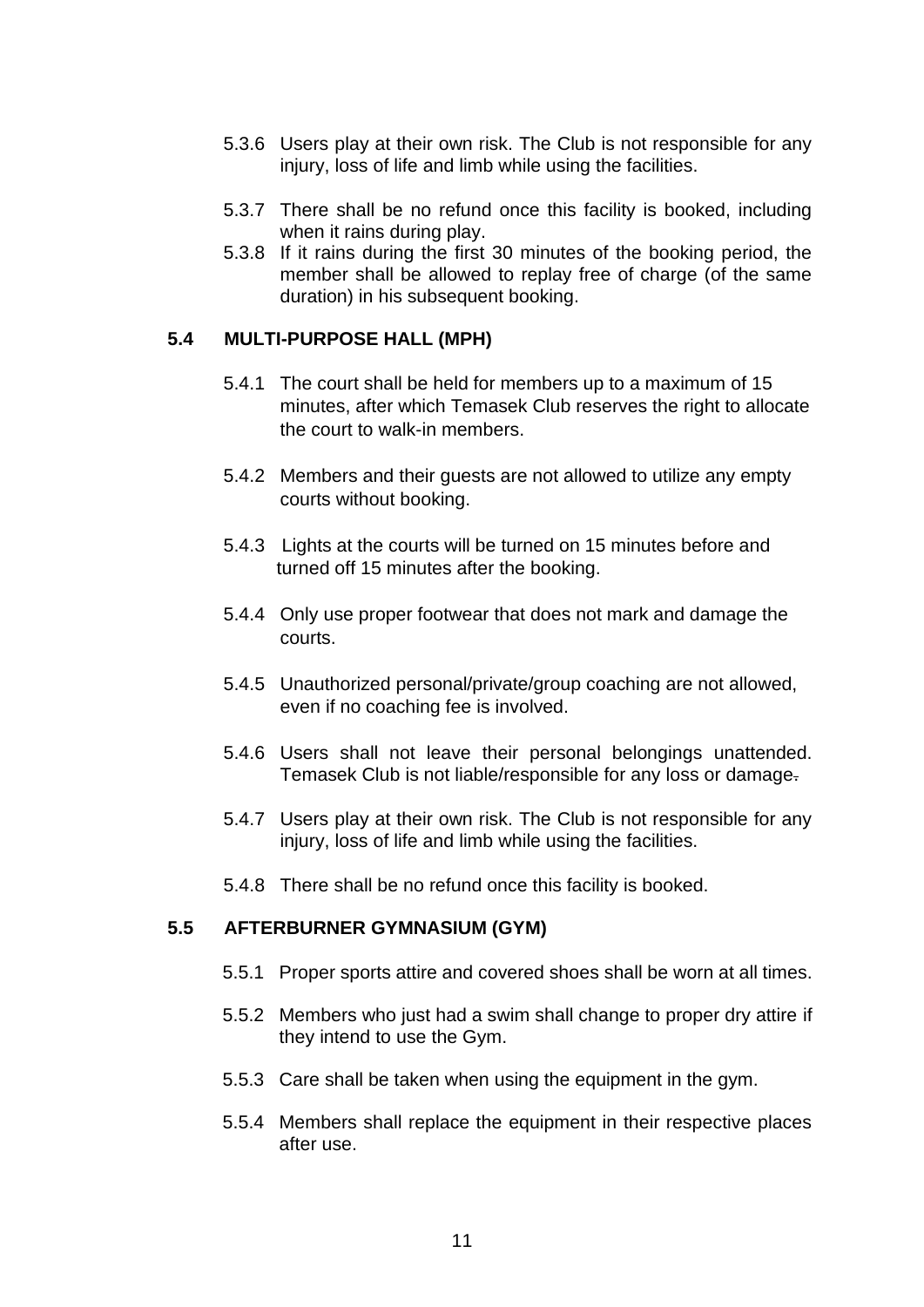- 5.5.5 Members who accidentally damage any part of the equipment shall make a report to the Management with no delay.
- 5.5.6 Users exercise at their own risk. The Club is not responsible for any injury, loss of life and limb while using the facilities.

#### **5.6 LOCKERS**

- 5.6.1 All lockers in the Changing Rooms are for day usage only.
- 5.6.2 Members and Guests shall not leave their valuables/lockers locked overnight.
- 5.6.3 Management reserves the right to unlock lockers at the end of the business day and dispose of the items in the lockers.
- 5.6.4 The Club shall not be liable for any loss of articles or properties kept in the lockers or on the Club premises.
- 5.6.5 Food or drinks shall not be allowed to be served or consumed in the restrooms or Changing Rooms.
- 5.6.6 Members and Guests shall not leave their clothing, bags, shoes or other personal belongings on the bench unattended.
- 5.6.7 Members may not place shoes on the bench.
- 5.6.8 Hair-dryers shall not be used on shoes and wet clothing.

#### **5.7 CHANGING ROOMS**

- 5.7.1 Members and Guests shall not leave their valuables/lockers unattended.
- 5.7.2 Food or drinks shall not be allowed to be served or consumed in the restrooms or Changing Rooms.
- 5.7.3 Hairdryers shall not be used on shoes and wet clothing.

#### **SOCIAL**

#### **5.8 DE HAPPY ARK PLAYROOM**

- 5.8.1 All parents / guardians must read and sign the E- indemnity form before registering their child / children. (for children below the age of 18)
- 5.8.2 Parents / guardians must pick up their children at the end of each play session.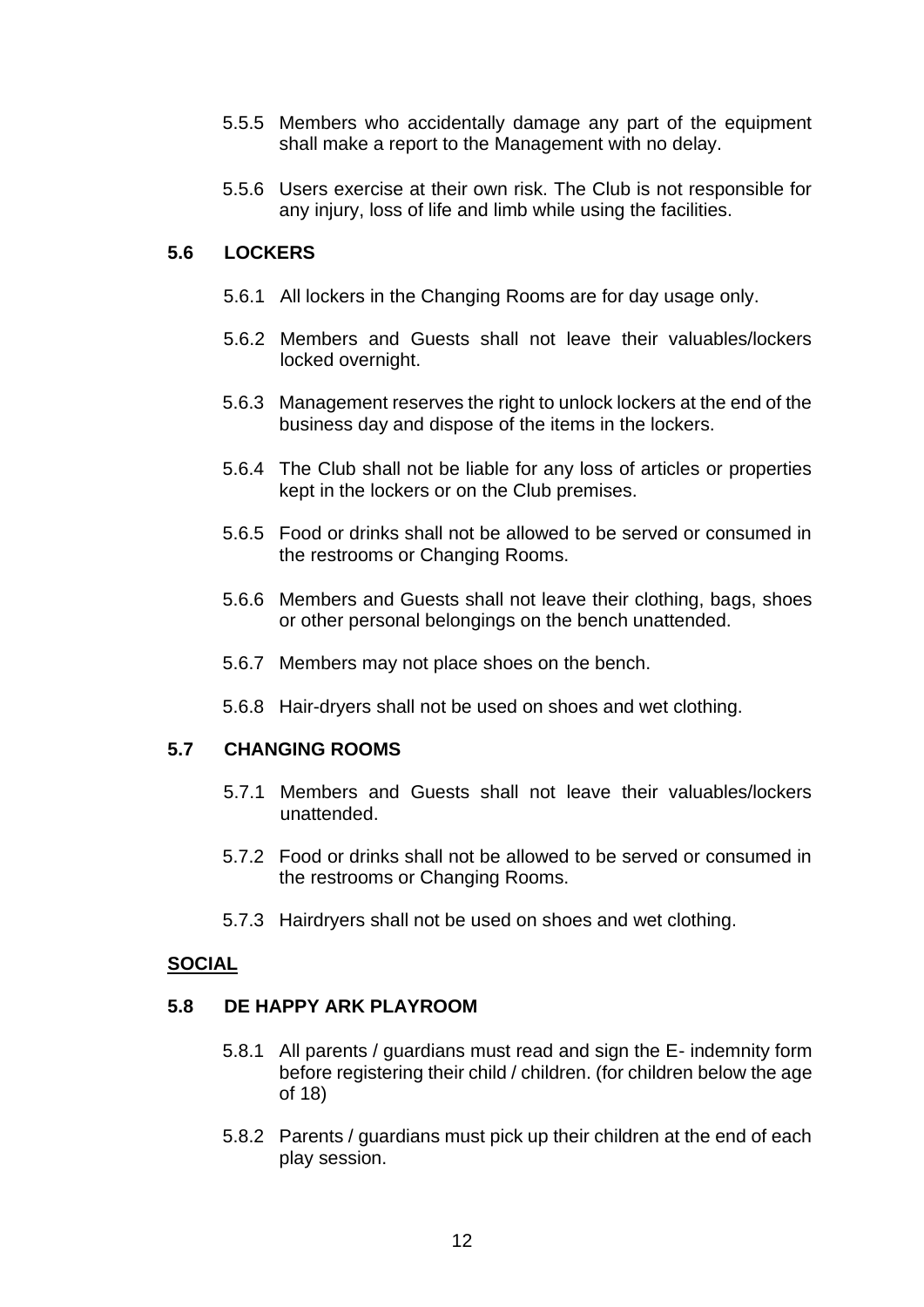- 5.8.3 Hygiene
	- 5.8.3.1 All footwear must be removed before stepping into the play area.
	- 5.8.3.2 Grip socks must always be worn when in the play area for child / participants.
	- 5.8.3.3 Hand sanitisers provided must be used before and after play session.
- 5.8.4 Safety
	- 5.8.4.1 No foreign objects are allowed into the play area, eg, necklaces, loose hanging articles, handphones.
	- 5.8.4.2 No more than 30 persons should be within the play area at any given time.
	- 5.8.4.3 No more than 8 persons can register for the Augmented Wall Experience at any play session.
	- 5.8.4.4 Participants shall not attempt the wall on their own.
- 5.8.5 The toddler area is meant for children 5 years and below.
- 5.8.6 Separate fees apply for Augmented Wall Experience.
- 5.8.7 Member may book this facility exclusively at the prevailing rules and rates. Full payment shall be made to secure the booking. There shall be no refund once this facility is booked.

#### **5.9 OUTPOST**

- 5.9.1 Member must present virtual membership card and sign in his guests before entry is allowed.
- 5.9.2 Members and their guests are to dress decently and appropriately at all times.
- 5.9.3 No soiled footwear/ soiled attire/ slippers.
- 5.9.4 Last order for beverages is 15 minutes before closing. Last order for food is one hour before closing.
- 5.9.5 Member may reserve a table before coming to the Club, subject to a minimum spend of \$20++ per person for food and beverages. The table will be held for 30 minutes, after which it will be released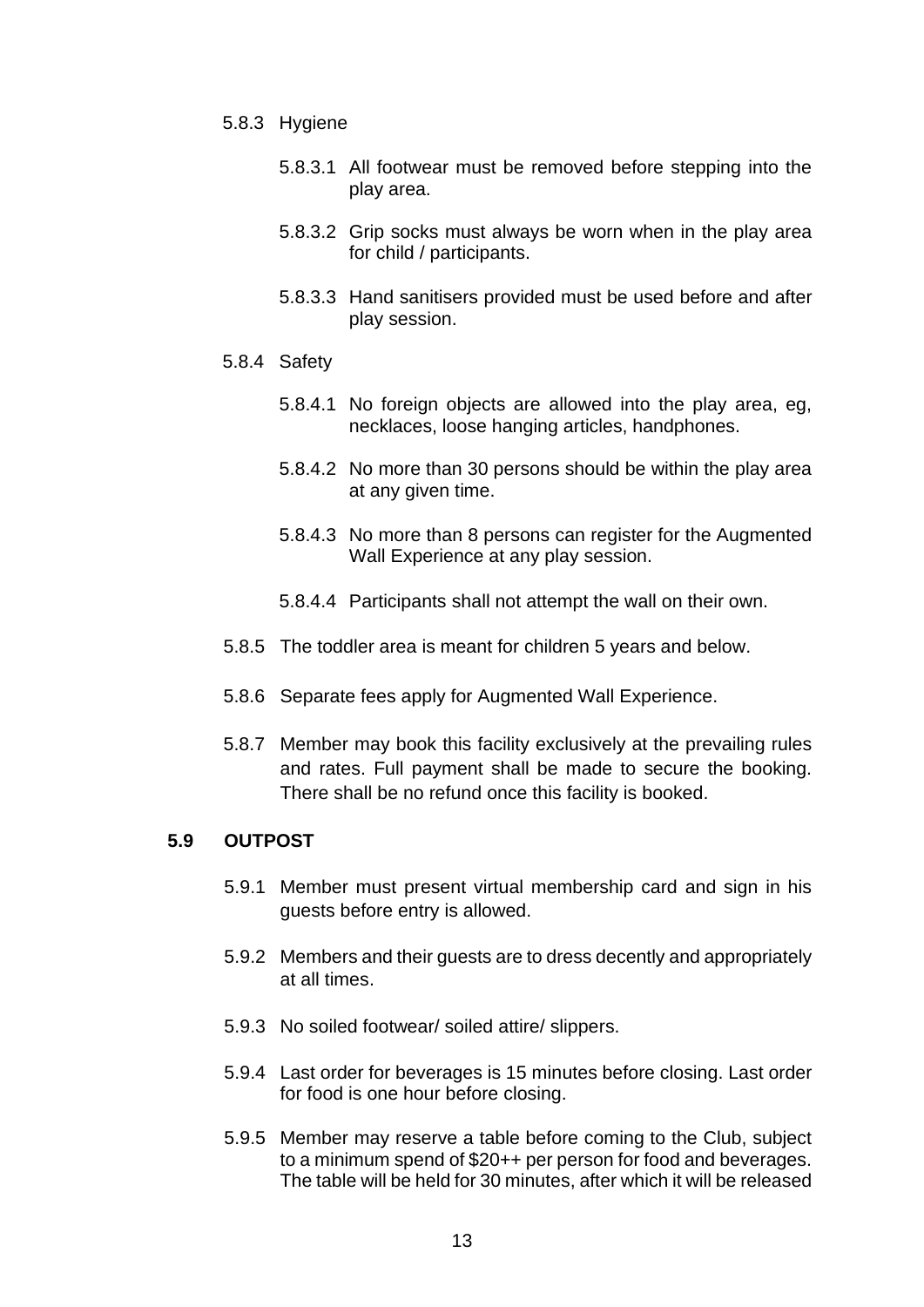to other waiting members without further notice in the event of No-Show.

- 5.9.6 Member may reserve events not exceeding 80 persons per event, subject to a minimum spend of \$20++ per person for food and beverages. This may only be done via Sales Event Order of which 30% advanced payment of total cost shall be made to secure the booking. There shall be no refund of the advance payment once this facility is booked. 100% of the Event Order value is chargeable for cancellation that is less than 7 days from the event date.
- 5.9.7 Member may book the Outpost exclusively for a minimum fee of \$2300  $++$  (without band), \$2800  $++$  (with band) and subject to a minimum spend of \$20++ per person for food and beverages. This may only be done via Sales Event Order of which 30% advanced payment of total cost shall be made to secure the booking. There shall be no refund of the advanced payment once this facility is booked. 100% of the Event Order value is chargeable for cancellation that is less than 7 days from the event date.
- 5.9.8 The Club reserves the right to deny entry to or remove those who flout the rules.

#### **5.10 LAAGER**

- 5.10.1 Member must present virtual membership card and sign in his guests before entry is allowed.
- 5.10.2 Members and their guests are to dress decently and appropriately at all times.
- 5.10.3 No soiled footwear/ soiled attire/ slippers.
- 5.10.4 For men, in addition to the above, no sleeveless shirts/ singlets/ shorts/ bermudas/ sandals.
- 5.10.5 Sunday: The above-mentioned dress code applies. Men can dress in bermudas.
- 5.10.6 Children are not allowed in The Laager except Sunday.
- 5.10.7 Last order for beverages is 15 minutes before closing. Last order for food is one hour before closing.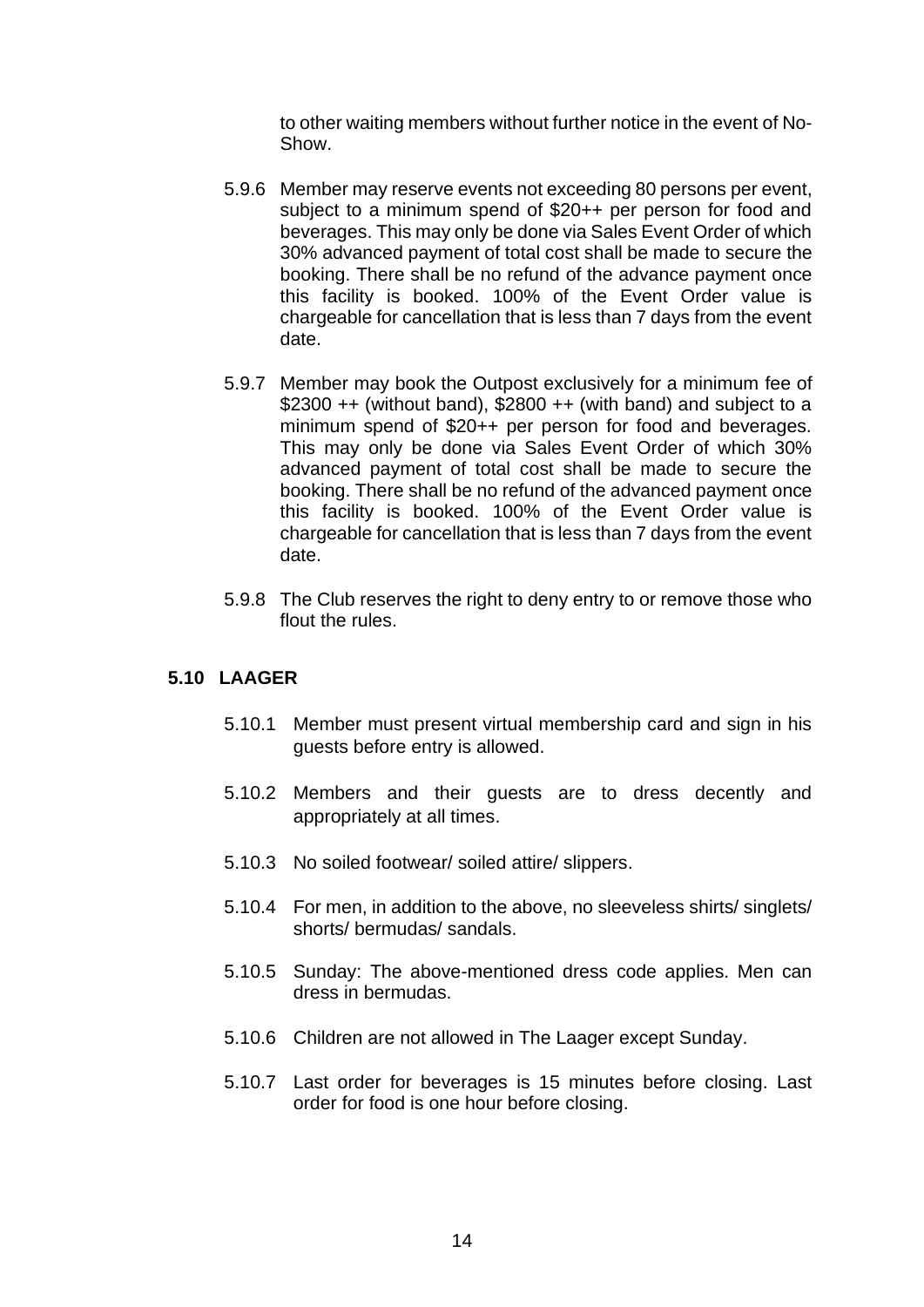- 5.10.8 Member may reserve a table before coming to the Club, subject to a minimum spend of \$20++ per person for food and beverages. The table will be held for 30 minutes, after which it will be released to other waiting members without further notice in the event of No-Show.
- 5.10.9 Member may reserve events not exceeding 80 persons per event, subject to a minimum spend of \$20++ per person for food and beverages. This may only be done via Sales Event Order of which 30% advanced payment of total cost shall be made to secure the booking. There shall be no refund of the advanced payment once this facility is booked. 100% of the Event Order value is chargeable for cancellation that is less than 7 days from the event date.
- 5.10.10 The Club reserves the right to deny entry to or remove those who flout the rules.

## **5.11 RECREATION ROOM**

- 5.11.1 Booking can made up to one week in advance by members only. A maximum of up to one room per member's booking and a minimum booking of one hour is required. Immediate extension of a minimum of one hour shall be allowed if the room has not already been booked by another member.
- 5.11.2 There shall be no refund once this facility is booked.
- 5.11.3 Membership virtual card must be presented when checking in to the room, collecting mahjong chips or making counter payment.
- 5.11.4 Members must be always present in the Club when their guests are using the facility and be ready to present their membership card when required or during random checks by Temasek Club security officers or staff.
- 5.11.5 Members shall not pass his/her membership card login details to any guest to access Temasek Club's facilities.
- 5.11.6 No outside food and drinks are allowed.
- 5.11.7 No soiled and/or wet attire are allowed.
- 5.11.8 Members and their guests must comply with Temasek Club facilities' rules and regulations, which include:
- 5.11.9 Members shall be responsible for themselves and their guests. Temasek Club does not assume liability for property loss, injuries or death resulting from any activity.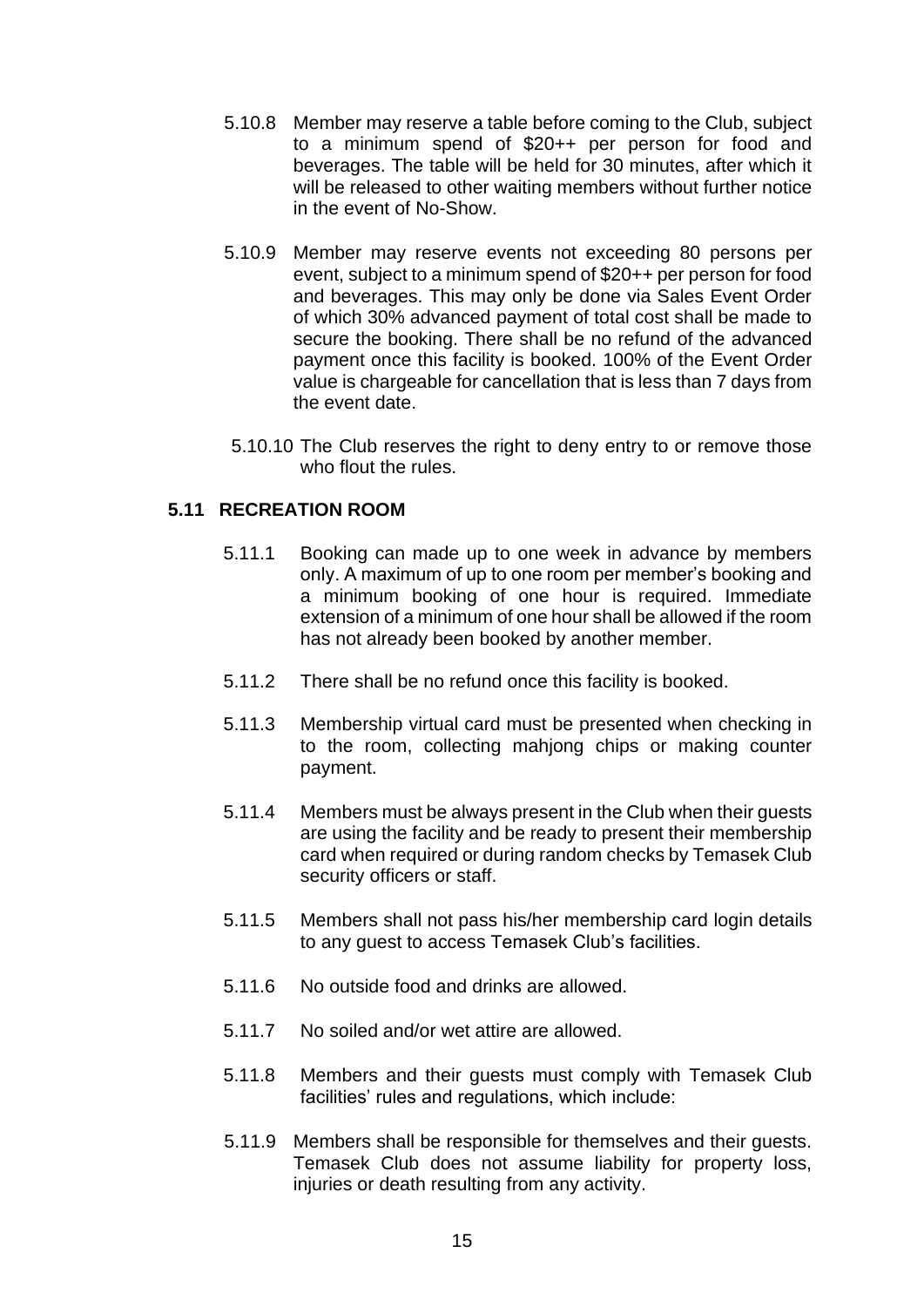- 5.11.10 The recreation rooms are only to be used for recreational purposes. They are not to be used for tournaments, organized games, or commercial purposes. No gambling is allowed.
- 5.11.11 Facilities are to be left in a clean and tidy state, and all equipment used must be returned to its place.
- 5.11.12 Users are requested to adhere to all rules or warning signs placed at the facilities.
- 5.11.13 Any user losing or breaking or damaging equipment, property or facilities will fully or through misuse shall bear the full cost of replacing the lost or damaged property, including possible disciplinary proceedings.
- 5.11.14 Temasek Club reserves the right to remove or reject unauthorized persons and users who breach any of the stipulated regulations.
- 5.11.15 Users who behave in an unruly manner or cause disturbance to others will be asked to leave the premise.
- 5.11.16 Temasek Club reserves the right to:
- 5.11.17 Amend the booking fees and terms of use at any time without prior notice.
- 5.11.18 Refuse entry to any member/non-member/guest found to have abused the privileges, from booking and using Temasek Club's facilities.
- 5.11.19 Alter the rules and regulations at their discretion without prior notice.

#### **5.12 KARAOKE ROOM**

- 5.12.1 Booking can made up to one week in advance by members only. A maximum of up to one room per member's booking and a minimum booking of one hour is required. Immediate extension of a minimum of one hour shall be allowed if the room is available for booking.
- 5.12.2 There shall be no refund once this facility is booked.
- 5.12.3 Members must be always present in the Club when their guests are using the facility and be ready to present their membership card when required or during random checks by Temasek Club security officers or staff.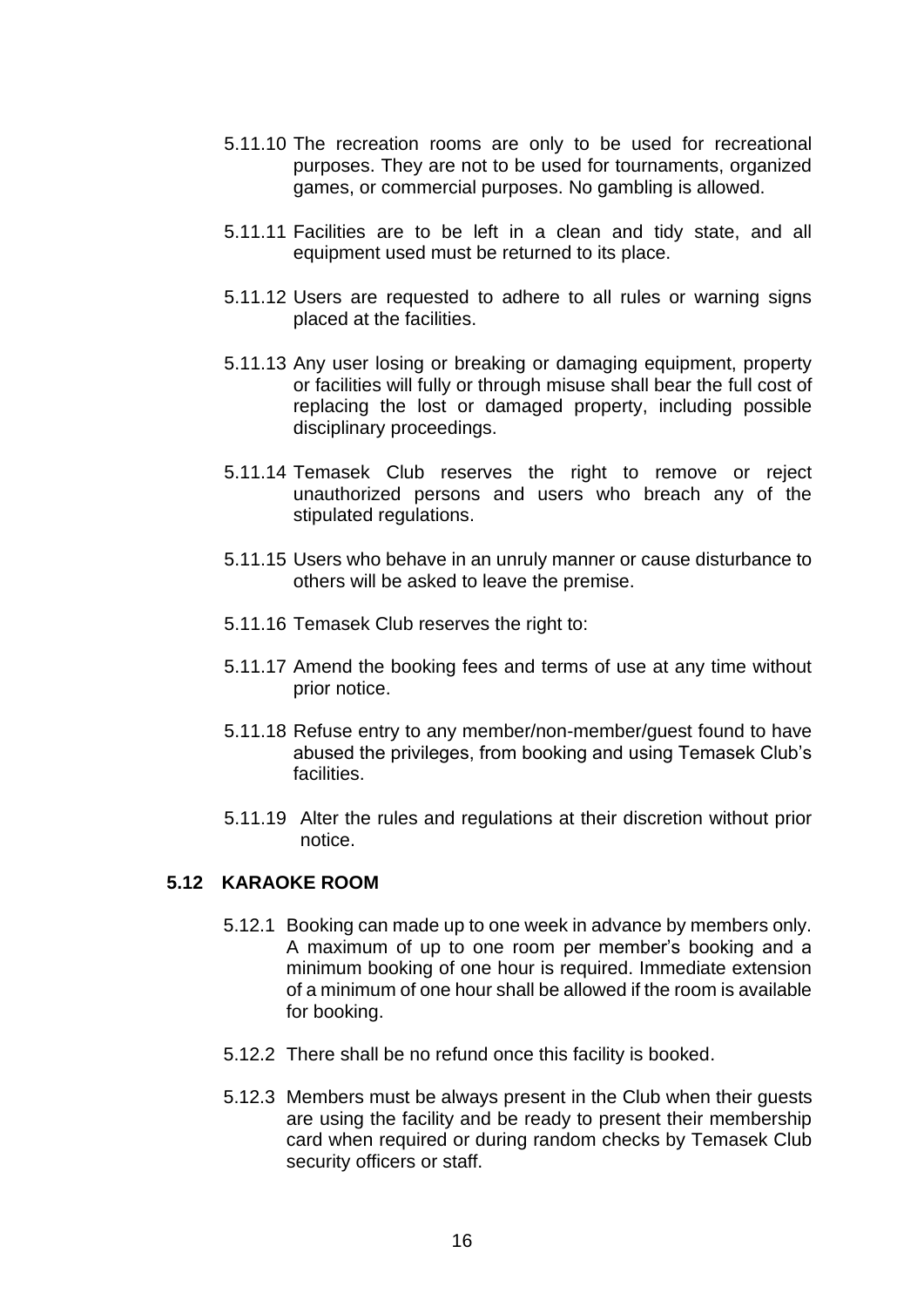- 5.12.4 Members shall not pass his/her membership card log-in details to any guest to access Temasek Club's facilities.
- 5.12.5 No outside food and drinks are allowed.
- 5.12.6 No soiled and/or wet attire are allowed.
- 5.12.7 No smoking. Should members/non-members/guests be caught smoking, there will be cleaning fees and additional administrative fees imposed, and possible disciplinary proceedings to the members/non-members/guests, including referral to the relevant authorities.
- 5.12.8 Members and their guests must comply with Temasek Club facilities' rules and regulations, which include:
	- 5.12.8.1 Members shall be responsible for themselves and their guests. Temasek Club does not assume liability for property loss, injuries or death resulting from any activity.
	- 5.12.8.2 Facilities are to be left in a clean and tidy state, and all equipment used must be returned to its place.
	- 5.12.8.3 Users are requested to adhere to all rules or warning signs placed at the facilities.
	- 5.12.8.4 Any user losing or breaking or damaging equipment, property or facilities will fully or through misuse shall bear the full cost of replacing the lost or damaged property, including possible disciplinary proceedings.
	- 5.12.8.5 Temasek Club reserves the right to remove or reject unauthorized persons and users who breach any of the stipulated regulations.
	- 5.12.8.6 Users who behave in an unruly manner or cause disturbance to others will be asked to leave the premise.
- 5.12.9 Temasek Club reserves the right to:
	- 5.12.9.1 Amend the booking fees and terms of use at any time without prior notice.
	- 5.12.9.2 Refuse entry to any member/non-member/guest found to have abused the privileges, from booking and using Temasek Club's facilities.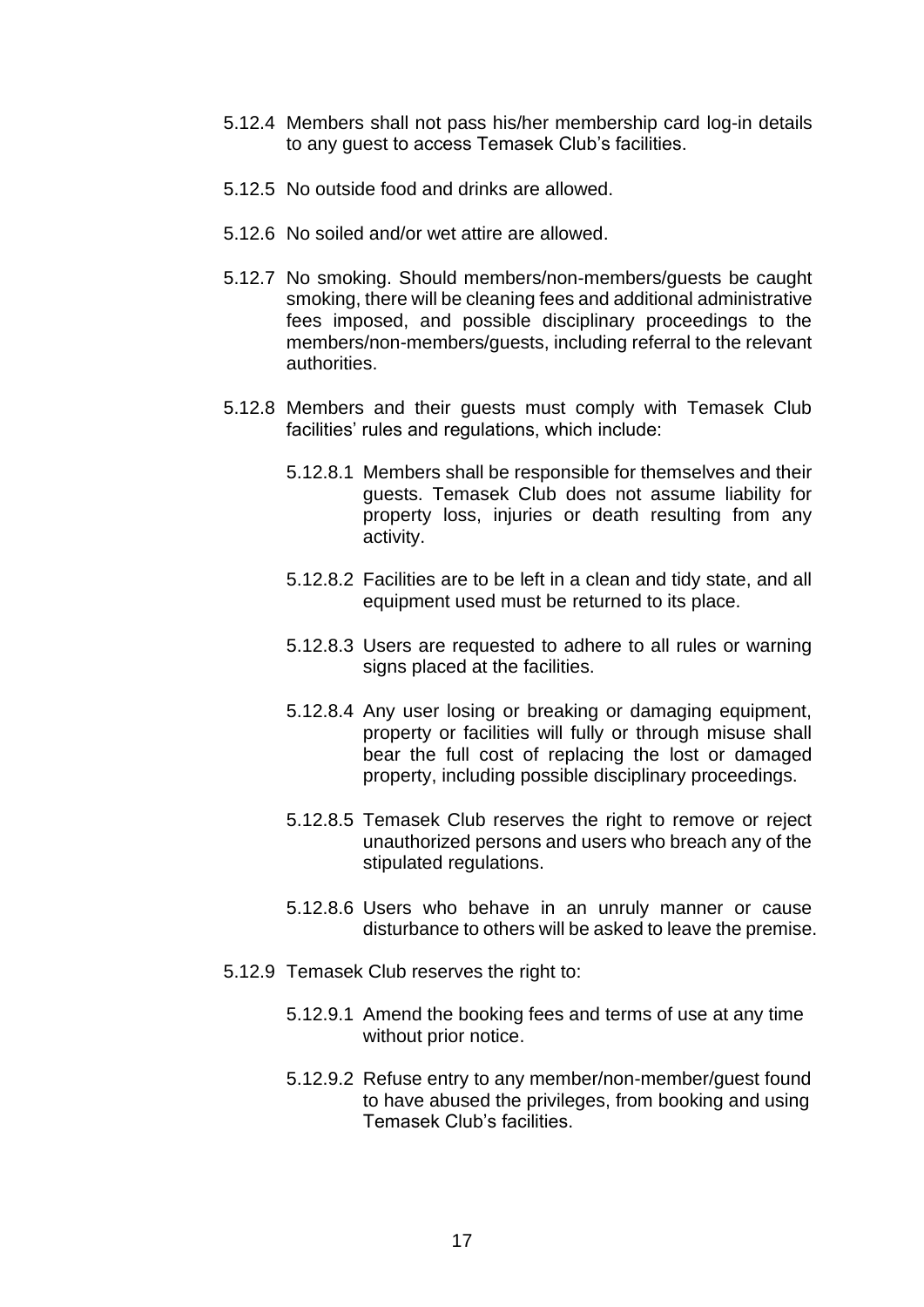5.12.9.3 Alter the rules and regulations at their discretion without prior notice.

#### **5.13 VILLA**

- 5.13.1 Booking of Villa shall be on a first-come-first-serve basis.
- 5.13.2 Full payment is required to secure the booking. This can be done online or at the Customer Service Counter.
- 5.13.3 Not more than 4 Guests shall be allowed to stay overnight at each Villa.
- 5.13.4 The member shall compensate the Club for any damages and/or lost items in the guest house and any of the Club's property. The items will be charged accordingly to the member.
- 5.13.5 The Villa Occupants shall permit reasonable access and inspection of the premise by security officers of the Club and authorised personnel such as Club management and police.
- 5.13.6 Any violation of the regulations or any false declaration will render the members liable to be evicted from the Villas and barred from future application/occupation.
- 5.13.7 The villas at Temasek Club are designated as one of the Government facilities for emergency acquisition in the event of a National event. In the event of such an acquisition, the said villa must be vacated within 24 hours upon notification to the user.
- 5.13.8 Villa occupants must read and agree to all rules and regulations stated in the "Check in form" before checking in.
- 5.13.9 No noisy activities after 10pm.
- 5.13.10 Upon confirmation of bookings, cancellation charges shall be imposed for any cancellation. The cancellation charges are as follows:
	- 5.13.10.1 50% of the booking fees (including GST) for cancellation of bookings 1 month or more from booking time slot.
	- 5.13.10.2 100% of the booking fees (including GST) for cancellation of bookings less than 1 month from booking time slot.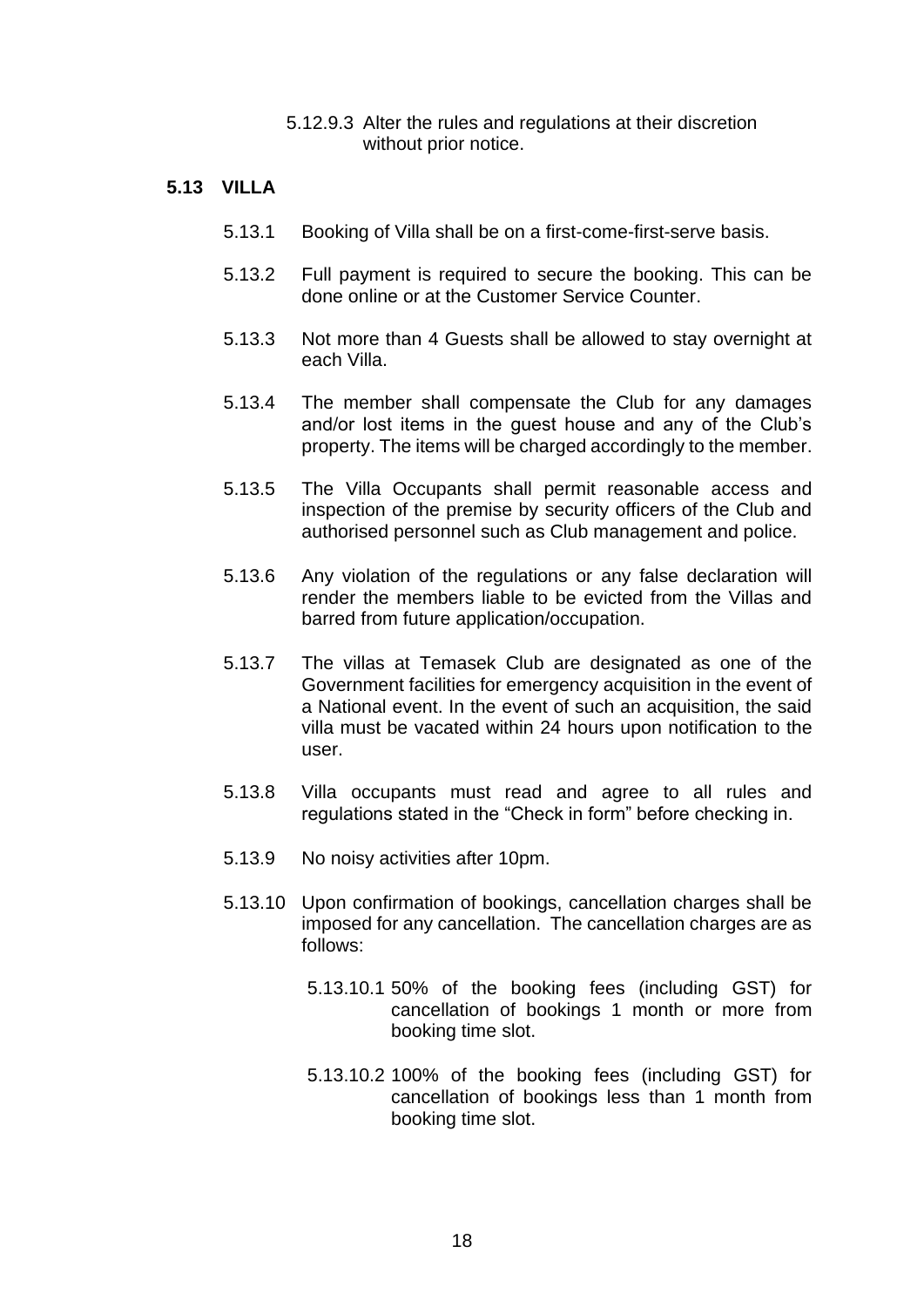- 5.13.11 The Club Management reserves the right:
	- 5.13.11.1 To charge the members for any loss, damage, cost of replacement or repair of any item(s) in the Villas and at any of the Club's facilities caused by the members.
	- 5.13.11.2 To act against any member found misusing or creating disturbance and/or nuisance at the Villas or the Club's facilities. Such actions may lead to the member being evicted immediately from the premise without refund of the rental and deposit; and
	- 5.13.11.3 To vary the terms and conditions at any time without prior notice.

#### **5.14 BALLROOM / FUNCTION ROOM**

- 5.14.1 All bookings are subjected to approval by the General Manager.
- 5.14.2 All food and drinks shall be purchased from the Club's F&B outlets and designated caterer.
- 5.14.3 The Club shall reserve the right to turn down or cancel any bookings if the premises are required for an official function.

#### **5.15 FACILITY BOOKINGS AND USAGE**

- 5.15.1 No person shall be allowed to use any facilities without a valid booking and shall produce proof or booking receipt on demand when asked to do so by the Management.
- 5.15.2 Settlement of all transactions in the Club shall be immediate via e-payment for online bookings. For booking of villa and function rooms, full payment or advanced payment is required as per prevailing Club regulations.

#### **5.16 CANCELLATION OF BOOKING**

- 5.16.1 An administrative fee shall be imposed on Members for any cancellation of bookings.
- 5.16.2 No Show.
	- 5.16.2.1 Where payment has been made, the refund, if any, is subject to prevailing Club rates for the specific facility.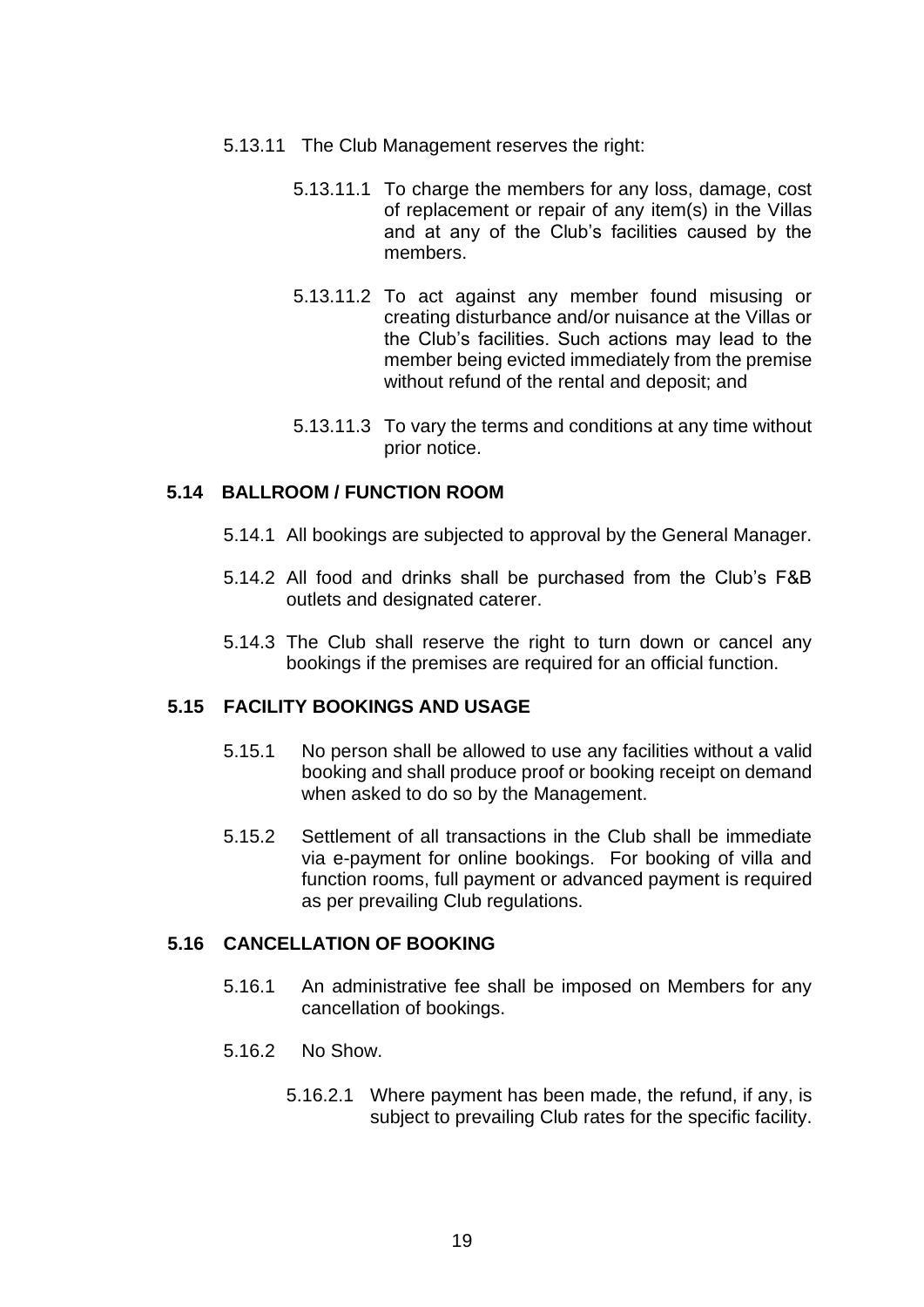- 5.16.2.2 Where payment has not been made, the member is liable to pay the Club according to the terms and conditions as prescribed in the rules.
- 5.16.3 Member shall be present during the period of booking and he/she shall register the names of guests playing with him before the commencement of play.
- 5.16.4 Booking for sports facilities shall not exceed a total of two periods (two hours) in one day, and a maximum of six hours per week. This restriction does not apply to bookings made within 24 hours of the play time.
- 5.16.5 Members booking a Club facility shall sign in before the booking period. If the booked facility is not taken up within 15 minutes after the commencement of the booking period, it will be considered a 'No Show' and the Club may assign the booked facility to any other member in waiting. The member who originally booked the facility shall forfeit his/her booking and the booking fees shall be imposed on him/her.
- 5.16.6 Management shall have the right to reserve any or all of the facilities on any day for the purpose of any team match, tournament or major event. The Management may, with good reason, cancel any bookings of facilities and where possible notify the affected members of such cancellation.
- 5.16.7 Proper decorum and sportsmanship is expected from players and spectators alike.
- 5.16.8 Members using any Club facility without prior booking shall be barred from booking of all Club facilities for a period of three months and the normal court fees shall be charged to the member for the period he has played in the court.
- 5.16.9 All Club facilities shall be used only for its designed purpose unless prior approval is given by the Management.
- 5.16.10 Proper equipment for the activities concerned shall be used.

#### **5.17 OTHERS**

- 5.17.1 Pets are not allowed within the Club premises.
- 5.17.2 Outside food and drinks are not allowed within the Club premises.
- 5.17.3 No smoking except at outdoor designated smoking points where the smoking sign is visible, and ashbin is provided. Offenders shall be reported to the relevant government authorities for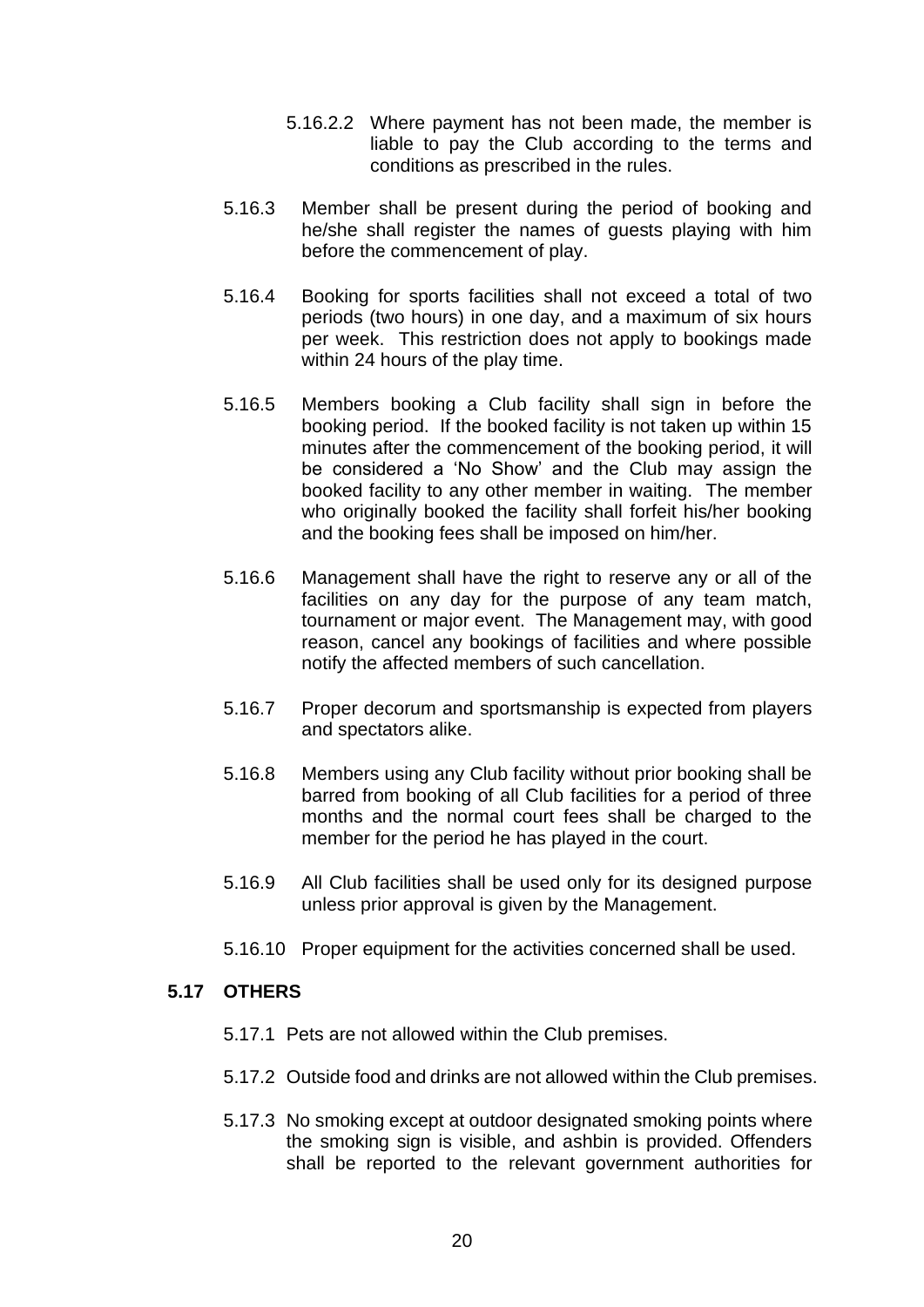further action. Cleaning and administrative fees will be charged to the member concerned.

- 5.17.4 No Club property shall be taken out of the Club premises.
- 5.17.5 Users shall not leave their personal belongings unattended. Temasek Club is not liable/responsible for the loss of their personal belongings.
- 5.17.6 No personal coaching is allowed for any sports in the Club. Members can approach the Club Sports Department to join any of the existing Club-organized sports classes / programmes.

#### **6 DISCIPLINE**

- 6.1 Members and Guests shall always conduct themselves with decorum and decency, be courteous and abide to the Club's Constitution and Regulations.
- 6.2 The Principal Member shall be responsible for his/her behavior, as well as the behavior of their Spouse, Children and Guests.
- 6.3 The Club reserves the right to impose appropriate disciplinary actions against the Principal Member for any breach of the Club's Constitution and Regulations by his Spouse, Children or Guests.
- 6.4 Any Member or Guest committing the following acts within the Club premises and all its precincts shall be subjected to disciplinary action or reported to the government authorities:
	- 6.4.1 Willful damage of property(s) belonging to the Club and/or its Members.
	- 6.4.2 Abusive, disorderly and/or any undesirable behavior as determined by the Management.
	- 6.4.3 Hooliganism and assault, including openly challenging Member(s), Staff or Agent appointed by the Club.
	- 6.4.4 Smoking in non-designated smoking area(s).
	- 6.4.5 Inappropriate dressing.
	- 6.4.6 Apart from the specific acts mentioned herein, Members who act in any way prejudicial to the interest of the Club or its Members or who breach any Constitution or Regulation shall be subjected to disciplinary action.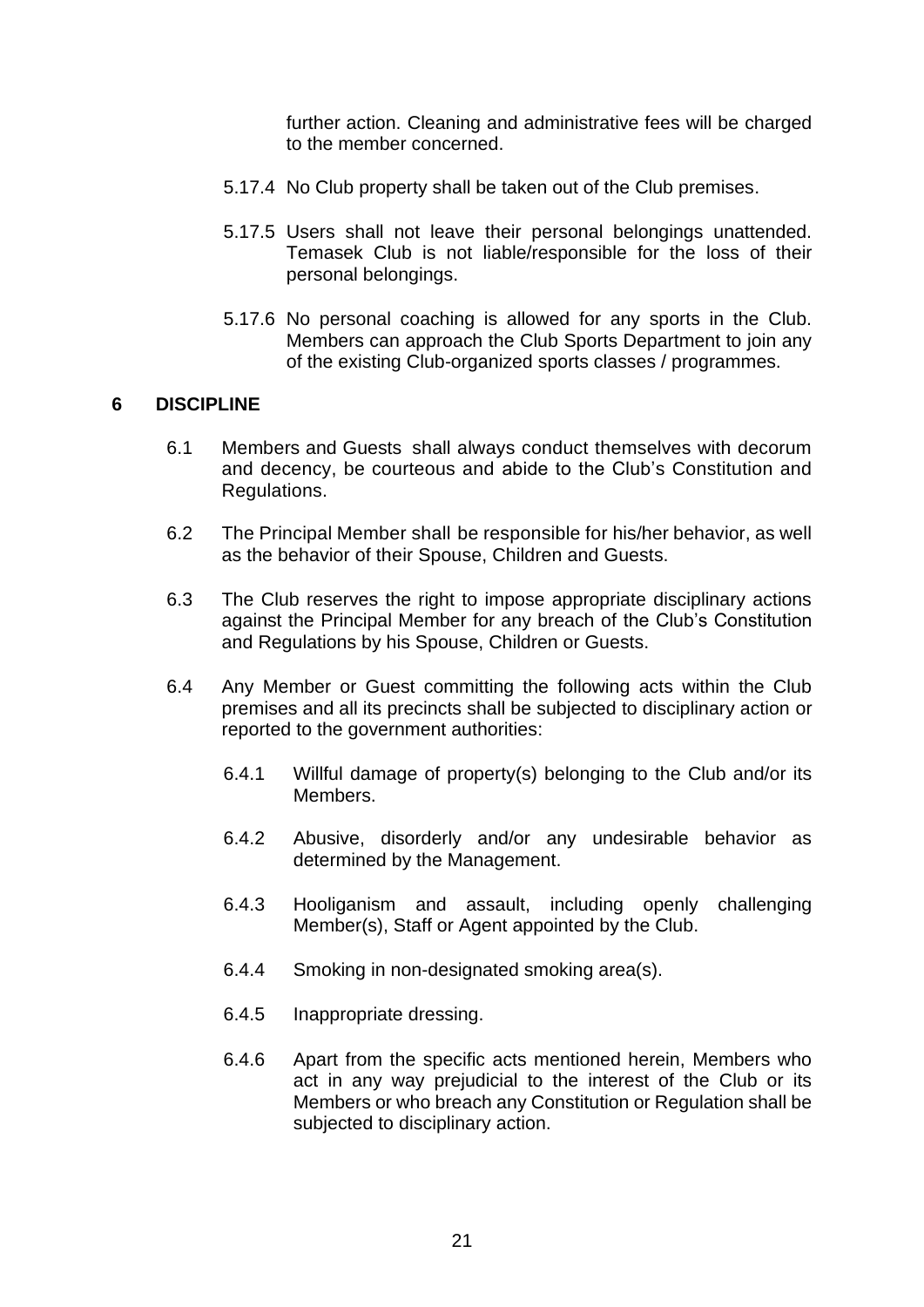- 6.5 The Club Management reserves the right to immediately suspend part or all the privileges of a member who has committed an act listed in Section 6.4 of the Club Regulations, for the purposes of investigation, for a period not exceeding 3 months. This may take the form but not limited to the following:
	- 6.5.1 In the case of booking-related offences, immediate suspension of all booking privileges.
	- 6.5.2 In the case of any misuse of Club facilities or equipment, immediate ban from entering the said facility where the member was found to have committed the offence.
	- 6.5.3 In the case of any altercation with other members, staff or visitors, immediate ban from Club premises to prevent the possibility of further aggravation.
- 6.6 No Member or his/her Guest shall abuse any of the Club's Staff. If a Member has any cause for complaint, he/she shall bring it to the attention of the General Manager in writing.
- 6.7 All complaints shall be submitted in writing to the General Manager within 14 days of the incident.

# **7 ANIMAL CONTROL MEASURES**

- 7.1 The Wildlife Act (Chapter 351) prohibits the feeding, release, killing, trapping, taking, and keeping of wildlife without written approval from the Director-General, Wildlife Management, and regulates the import, sale, and export of wildlife.
- 7.2 Anyone caught engaging in any of the above acts shall be reported to the authorities for further action.
- 7.3 Clearing of waste. Diners shall dispose their leftover food and disposable utensils in the waste bins after their meals in the open areas of the Club to keep pests and animals away.

# **8 CAR PARKING**

- 8.1 Members and Guests shall park at the designated car park lots unless directed otherwise.
- 8.2 Only 1 complimentary carpark lot per member.
- 8.3 Declaration of family vehicle is required.
- 8.4 The Club shall reserve the right to wheel-clamp any vehicle that violates the rules.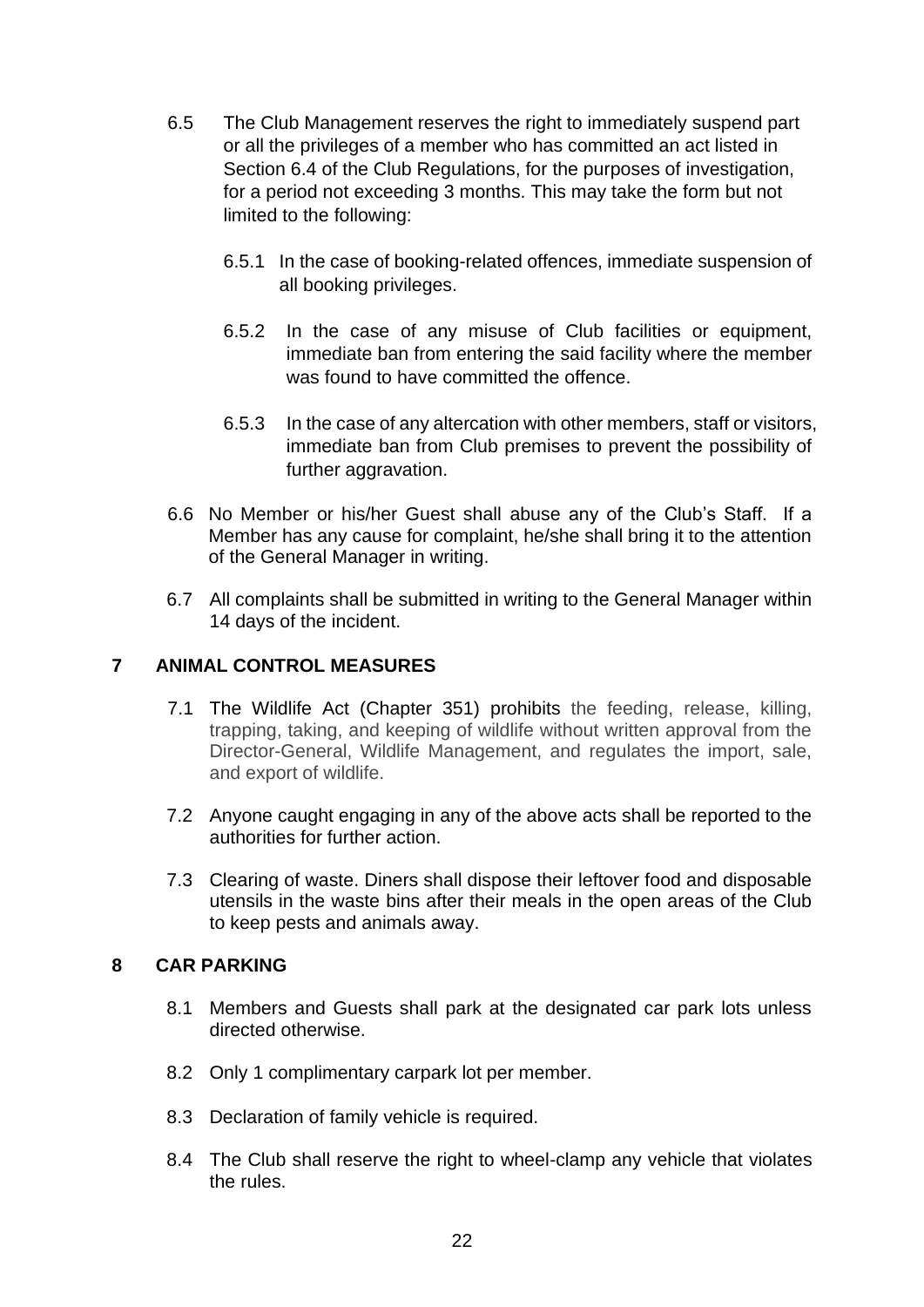- 8.5 The Club shall impose an administrative fee for the removal of wheelclamp at the prevailing rates.
- 8.6 The Club shall reserve the right to remove or tow away vehicles that cause inconvenience or safety hazard, and/or whose owner has failed to pay the fine for the removal of wheel-clamp,

## **9 LOSS OF PROPERTY**

- 9.1 Any article(s) found within the Club premises shall be kept at the Club's Customer counter.
- 9.2 Any article(s) not claimed with three (3) months of it being found shall be disposed of in any manner at the sole discretion of the Management.

#### **10 PERSONAL DATA PROTECTION**

- 10.1 The Club shall fulfil its obligations under the Singapore Personal Data Protection Act 2012, respect and protect personal information collected, used, and disclosed by us.
- 10.2 The personal data collected from Members, Member's Guests, Customers and Vendors shall only be used for the sole purpose of administering the members' accounts.
- 10.3 An individual shall be deemed to have given consent to the collection, use or disclosure of personal data by the Club if the individual voluntarily provides the personal data to the Club.
- 10.4 Members and Guests have the right to opt out from receiving any marketing/ promotion information and they should do so by written means.
- 10.5 The access to personal data may be refused in the following circumstances:
	- 10.5.1 Reveal personal data about another individual.
	- 10.5.2 Reveal the identity of another individual who has provided the personal data, and the individual has not consented to the disclosure of his or her identity; or
	- 10.5.3 Contrary to national interest.
- 10.6 An administration fee may be imposed depending on the amount of efforts required to produce requested information such as CCTV footage.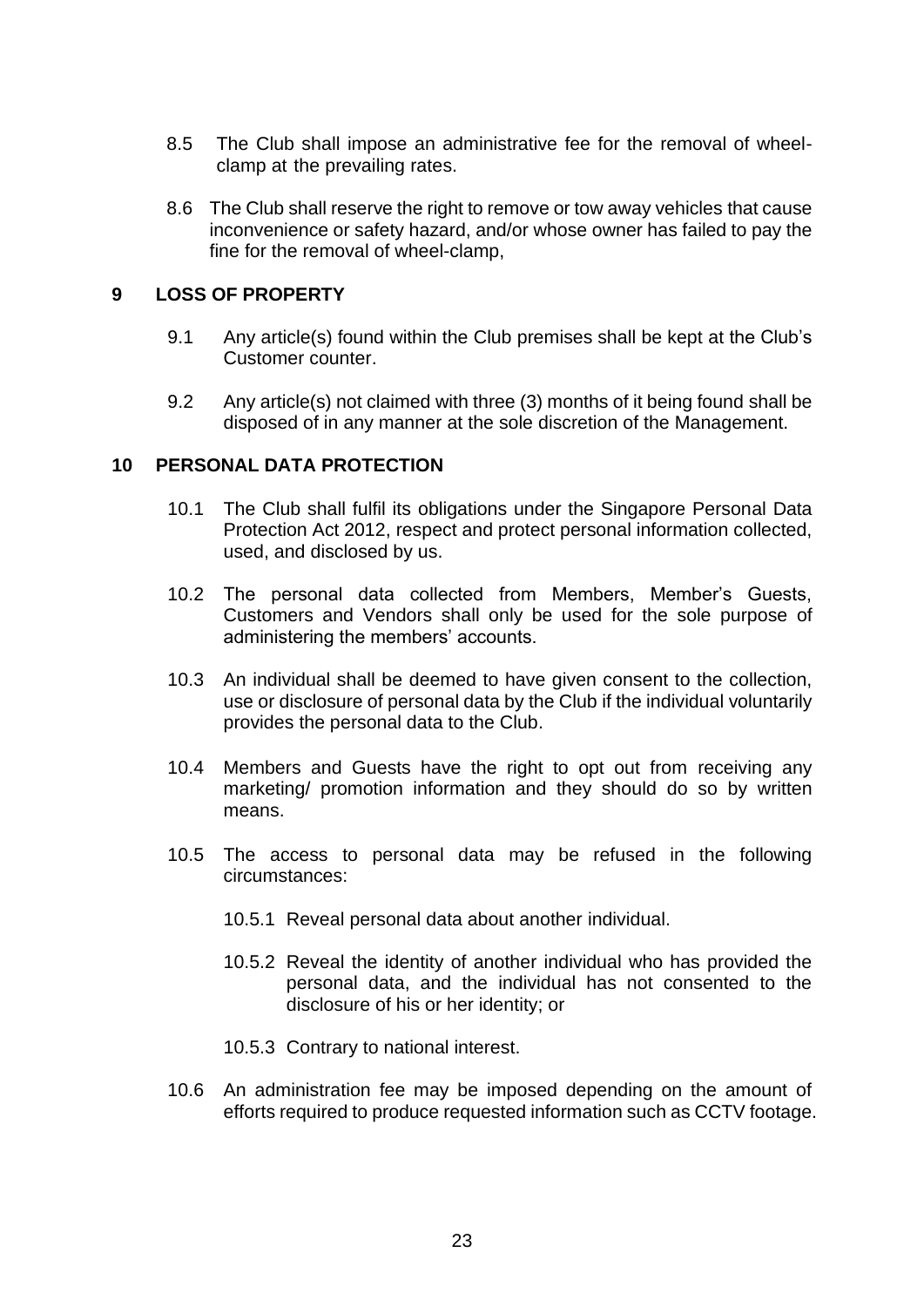- 10.7 The Club shall retain the Members' and Guests' personal data for as long as the purpose for which the personal data was collected is still being served and if it is necessary for legal or business purposes.
- 10.8 The Club reserves the right to amend its Privacy Policy at any time and as may be required by legislative and statutory requirements.
- 10.9 Any complaint regarding the personal data protection policies and practices shall be made to the Club in writing with full details of the matter(s) complained of addressee to the DPO at [dpo@temasekclub.org.sg.](mailto:dpo@temasekclub.org.sg)

#### **11 MEASURES & POWERS FOR PROTECTED AREA**

- 11.1 In order to control entry, movement and conduct of persons inside the PA, the PAA or AO may give necessary directions to regulate conduct, restrict movement or prohibit entry to the PA. Such directions may generally be given to a particular person or group of persons and may be in writing or verbally.
- 11.2 It is an offence not to comply with the direction by the PAA or AO. If convicted, the penalty is a fine not exceeding S\$20,000 or imprisonment for a term not exceeding two (2) years, or both.
- 11.3 If the PAA or the AO assess that a person does not have a good and lawful reason to enter to be in the PA, the AO may use necessary force to remove him/her.
- 11.4 Unauthorised photography of the whole or part of the PA is an offence under the Infrastructure Protection Act. This means that the images of the PA can only be taken if PAA allows it. This applies to photography taken from the land or from the air, whether from inside, outside or above the PA.
- 11.5 Where the AO has any reason to suspect that a person is going to take, is taking, or has taken any unauthorised photograph of the PA, the AO may be able to stop persons from taking photographs and videos, and take follow-up actions, such as examining and requiring deletion of the images.
- 11.6 Where photography of the PA is incidental or accidental in nature, the AO can take a calibrated enforcement approach by conducting enquiries and making a preliminary assessment.
- 11.7 Photographs of the PA without the permission of the PAA or failing to comply with any of the above directions of an AO is an offence under the Infrastructure Protection Act. Upon conviction, the penalty for contravention is a fine not exceeding S\$20,000 or imprisonment for a term not exceeding two (2) years, or both.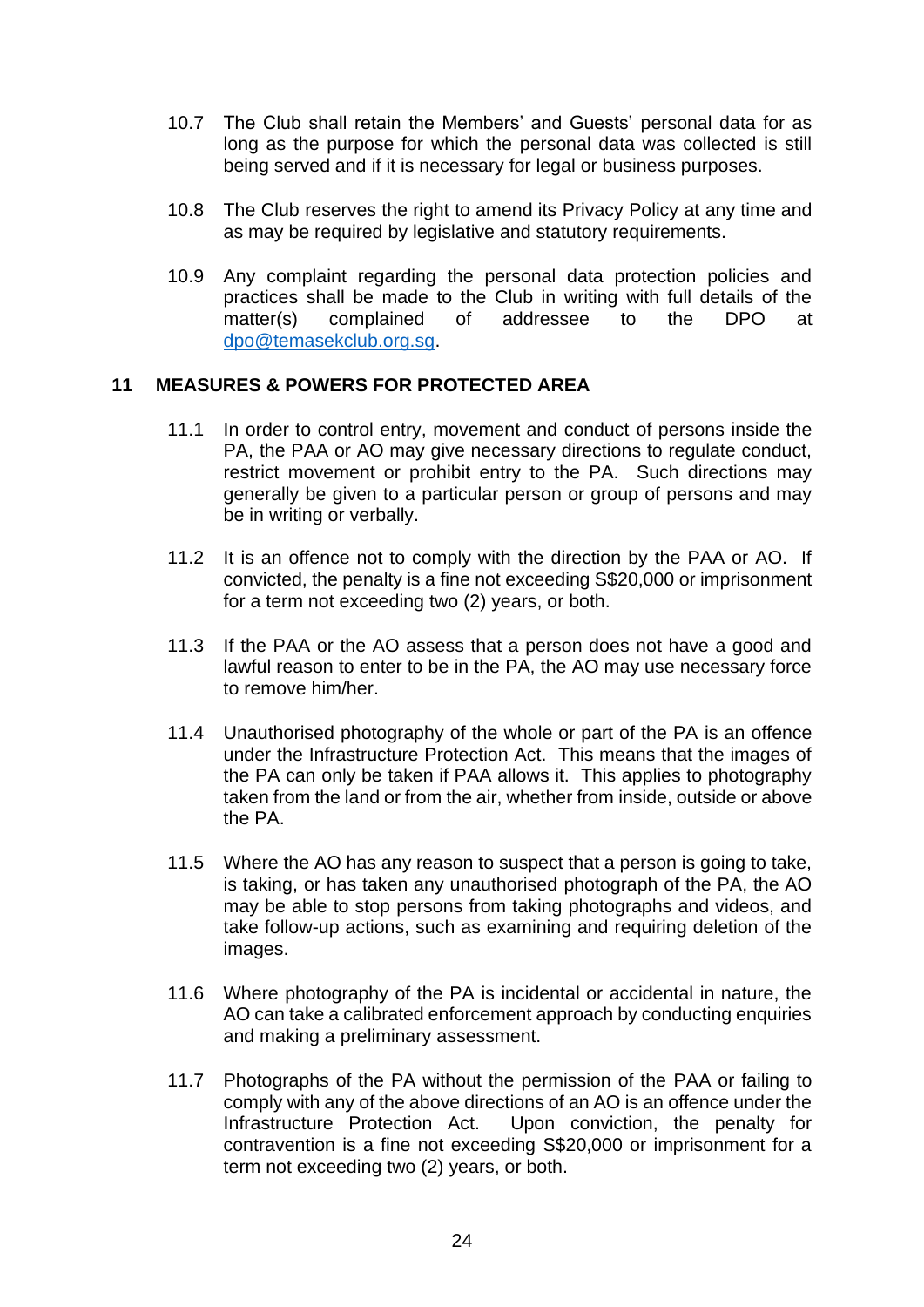#### **12 INTERPRETATION**

- 12.1 MC shall be the sole authority for the interpretation of this Regulation. The decision of the MC upon any question of interpretation shall be final and binding on the members.
- 12.2 The decision of the MC on any matter affecting the Club and the members and not specifically provided for in this Regulation shall be final and binding on the members.

#### **13 AMENDMENT**

13.1 The Management shall have the right at any time to make, add, amend, cancel, or suspend such rules and regulations pertaining to the Regulations as may necessary, for the safety and cleanliness of the Sub-Leased Premises or for the preservation of good order therein or for the convenience of the Sub-Tenant and all such rules and regulations shall bind the Sub-Tenant from the date on which notice in writing thereof is given to the Sub-Tenant.

## **14 DISCPLINARY ACTION**

- 14.1 The Management Committee shall have the power to appoint a Disciplinary Committee for such period and on such terms, it deem fit to conduct inquiries or investigations into any complaint(s) made against any member who in the opinion of the Management Committee:
	- 14.1.1 Has acted in any way prejudicial to the interest of the Club;
	- 14.1.2 Has acted in a way embarrassing or derogatory to the Club;
	- 14.1.3 Has been guilty of gross misconduct;
	- 14.1.4 Has contravened or failed to comply with the provisions of the Club's Constitution or of any Rules and Regulations made thereunder.
	- 14.1.5 The proceedings will be carried out as stipulated in the Club Constitution and the findings and penalty if any, shall be final and binding.

#### **15 RULES & REGULATIONS FOR TENANTS**

15.1 The Sub-Tenant is to always observe, perform and cause all its servants, independent contractors, agents, patrons, invitees and licensees to observe and perform, the rules and regulations and any amendments thereof and additions thereto as may from time to time be made by the Principal Tenant which shall be binding on and enforceable against the Sub-Tenant.